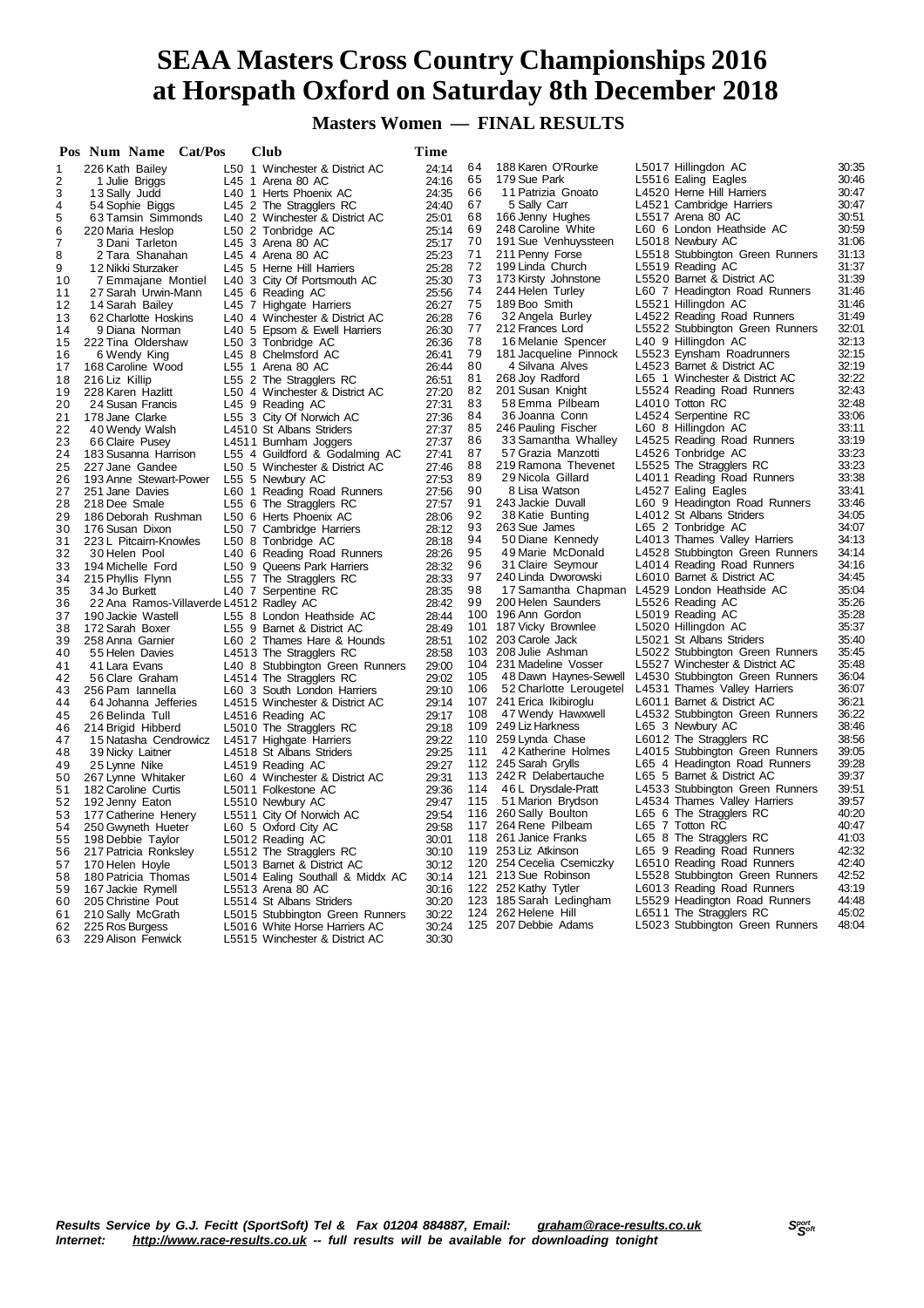# **Masters Women - Women — TEAM RESULTS**

| 1 Arena 80 AC                |        | $17 - 2$ Julie Briggs                     | 7 Dani Tarleton   | 8 Tara Shanahan                            |
|------------------------------|--------|-------------------------------------------|-------------------|--------------------------------------------|
| 2 Winchester & District AC   |        | 19 - 1 Kath Bailey                        | 5 Tamsin Simmonds | 13 Charlotte Hoskins                       |
| 3 The Stragglers RC          | $50 -$ | 4 Sophie Biggs                            | 18 Liz Killip     | 28 Dee Smale                               |
| 4 Tonbridge AC               |        | $52 - 6$ Maria Heslop                     | 15 Tina Oldershaw | 31 L Pitcairn-Knowles                      |
| 5 Reading AC                 |        | 76 - 11 Sarah Urwin-Mann                  | 20 Susan Francis  | 45 Belinda Tull                            |
| 6 St Albans Striders         |        | 130 - 22 Wendy Walsh                      | 48 Nicky Laitner  | 60 Christine Pout                          |
| 7 Reading Road Runners       |        | $135 - 27$ Jane Davies                    | 32 Helen Pool     | 76 Angela Burley                           |
| 8 Newbury AC                 |        | 148 - 26 Anne Stewart-Power52 Jenny Eaton |                   | 70 Sue Venhuyssteen                        |
| 9 Barnet & District AC       |        | 168 - 38 Sarah Boxer                      | 57 Helen Hoyle    | 73 Kirsty Johnstone                        |
| 10 Stubbington Green Runners |        | $173 - 41$ Lara Evans                     | 61 Sally McGrath  | 71 Penny Forse                             |
| 11 London Heathside AC       |        | $204 - 37$ Jackie Wastell                 | 69 Caroline White | 98 Samantha Chapman                        |
| 12 Hillingdon AC             |        | 217 - 64 Karen O'Rourke                   | 75 Boo Smith      | 78 Melanie Spencer                         |
| 13 Headington Road Runners   |        | $277 - 74$ Helen Turley                   | 91 Jackie Duvall  | 112 Sarah Grylls                           |
| 14 Thames Valley Harriers    |        | 315 - 94 Diane Kennedy                    |                   | 106 Charlotte Lerougetel115 Marion Brydson |

## **Masters Women - Women aged 40 to 44**

|   | Pos Num Name Cat/Pos Club |                                | Time     |     |                     |                                 |       |
|---|---------------------------|--------------------------------|----------|-----|---------------------|---------------------------------|-------|
|   | 13 Sally Judd             | L40 1 Herts Phoenix AC         | 24:35 8  |     | 41 Lara Evans       | L40 8 Stubbington Green Runners | 29:00 |
| 2 | 63 Tamsin Simmonds        | L40 2 Winchester & District AC | 25:01 9  |     | 16 Melanie Spencer  | L40 9 Hillingdon AC             | 32:13 |
| 3 | 7 Emmajane Montiel        | L40 3 City Of Portsmouth AC    | 25:30 10 |     | 58 Emma Pilbeam     | L4010 Totton RC                 | 32:48 |
| 4 | 62 Charlotte Hoskins      | L40 4 Winchester & District AC | 26:28 11 |     | 29 Nicola Gillard   | L4011 Reading Road Runners      | 33:38 |
| 5 | 9 Diana Norman            | L40 5 Epsom & Ewell Harriers   | 26:30    | -12 | 38 Katie Bunting    | L4012 St Albans Striders        | 34:05 |
| 6 | 30 Helen Pool             | L40 6 Reading Road Runners     | 28:26    | -13 | 50 Diane Kennedy    | L4013 Thames Valley Harriers    | 34:13 |
|   | 34 Jo Burkett             | L40 7 Serpentine RC            | 28:35 14 |     | 31 Claire Seymour   | L4014 Reading Road Runners      | 34:16 |
|   |                           |                                |          | 15  | 42 Katherine Holmes | L4015 Stubbington Green Runners | 39:05 |

# **Masters Women - Women aged 45 to 49**

|                                                            | Pos Num Name Cat/Pos                                                                                                                                                                                             | <b>Club</b>                                                                                         |                                                                                                                                                             | Time                                                                                            |                                                                |                                                                                                                                                                                                                     |                                                                                                                                                                                                                                                                                                        |                                                                                                 |
|------------------------------------------------------------|------------------------------------------------------------------------------------------------------------------------------------------------------------------------------------------------------------------|-----------------------------------------------------------------------------------------------------|-------------------------------------------------------------------------------------------------------------------------------------------------------------|-------------------------------------------------------------------------------------------------|----------------------------------------------------------------|---------------------------------------------------------------------------------------------------------------------------------------------------------------------------------------------------------------------|--------------------------------------------------------------------------------------------------------------------------------------------------------------------------------------------------------------------------------------------------------------------------------------------------------|-------------------------------------------------------------------------------------------------|
| 2<br>3<br>4<br>5<br>6<br>$7^{\circ}$<br>8<br>9<br>10<br>11 | 1 Julie Briggs<br>54 Sophie Biggs<br>3 Dani Tarleton<br>2 Tara Shanahan<br>12 Nikki Sturzaker<br>27 Sarah Urwin-Mann<br>14 Sarah Bailey<br>6 Wendy King<br>24 Susan Francis<br>40 Wendy Walsh<br>66 Claire Pusev | L45 1 Arena 80 AC<br>L45 3 Arena 80 AC<br>L45 4 Arena 80 AC<br>L45 6 Reading AC<br>L45 9 Reading AC | L45 2 The Stragglers RC<br>L45 5 Herne Hill Harriers<br>L45 7 Highgate Harriers<br>L45 8 Chelmsford AC<br>L4510 St Albans Striders<br>L4511 Burnham Joggers | 24:16<br>24:40<br>25:17<br>25:23<br>25:28<br>25:56<br>26:27<br>26:41<br>27:31<br>27:37<br>27:37 | 18<br>19<br>20<br>21<br>22<br>23<br>24<br>25<br>26<br>27<br>28 | 39 Nicky Laitner<br>25 Lynne Nike<br>11 Patrizia Gnoato<br>5 Sally Carr<br>32 Angela Burley<br>4 Silvana Alves<br>36 Joanna Conn<br>33 Samantha Whalley<br>57 Grazia Manzotti<br>8 Lisa Watson<br>49 Marie McDonald | L4518 St Albans Striders<br>L4519 Reading AC<br>L4520 Herne Hill Harriers<br>L4521 Cambridge Harriers<br>L4522 Reading Road Runners<br>L4523 Barnet & District AC<br>L4524 Serpentine RC<br>L4525 Reading Road Runners<br>L4526 Tonbridge AC<br>L4527 Ealing Eagles<br>L4528 Stubbington Green Runners | 29:25<br>29:27<br>30:47<br>30:47<br>31:49<br>32:19<br>33:06<br>33:19<br>33:23<br>33:41<br>34:14 |
|                                                            |                                                                                                                                                                                                                  |                                                                                                     |                                                                                                                                                             |                                                                                                 |                                                                |                                                                                                                                                                                                                     |                                                                                                                                                                                                                                                                                                        |                                                                                                 |
| 12 <sup>1</sup>                                            | 22 Ana Ramos-Villaverde L4512 Radley AC                                                                                                                                                                          |                                                                                                     |                                                                                                                                                             | 28:42                                                                                           | 29                                                             | 17 Samantha Chapman                                                                                                                                                                                                 | L4529 London Heathside AC                                                                                                                                                                                                                                                                              | 35:04                                                                                           |
| 13<br>14<br>15<br>16<br>17                                 | 55 Helen Davies<br>56 Clare Graham<br>64 Johanna Jefferies<br>26 Belinda Tull<br>15 Natasha Cendrowicz                                                                                                           | L4516 Reading AC                                                                                    | L4513 The Stragglers RC<br>L4514 The Stragglers RC<br>L4515 Winchester & District AC<br>L4517 Highgate Harriers                                             | 28:58<br>29:02<br>29:14<br>29:17<br>29:22                                                       | 30<br>31<br>32<br>33<br>34                                     | 48 Dawn Haynes-Sewell<br>52 Charlotte Lerougetel<br>47 Wendy Hawxwell<br>46 L Drysdale-Pratt<br>51 Marion Brydson                                                                                                   | L4530 Stubbington Green Runners<br>L4531 Thames Valley Harriers<br>L4532 Stubbington Green Runners<br>L4533 Stubbington Green Runners<br>L4534 Thames Valley Harriers                                                                                                                                  | 36:04<br>36:07<br>36:22<br>39:51<br>39:57                                                       |

# **Masters Women - Women aged 50 to 54**

|    | Pos Num Name Cat/Pos   | Club                           | Time  |      |                      |                                  |       |
|----|------------------------|--------------------------------|-------|------|----------------------|----------------------------------|-------|
|    | 226 Kath Bailey        | L50 1 Winchester & District AC | 24:14 | 12   | 198 Debbie Taylor    | L5012 Reading AC                 | 30:01 |
| 2  | 220 Maria Heslop       | L50 2 Tonbridge AC             | 25:14 | 13   | 170 Helen Hoyle      | L5013 Barnet & District AC       | 30:12 |
| 3  | 222 Tina Oldershaw     | L50 3 Tonbridge AC             | 26:36 | 14   | 180 Patricia Thomas  | L5014 Ealing Southall & Middx AC | 30:14 |
| 4  | 228 Karen Hazlitt      | L50 4 Winchester & District AC | 27:20 | 15   | 210 Sally McGrath    | L5015 Stubbington Green Runners  | 30:22 |
| 5  | 227 Jane Gandee        | L50 5 Winchester & District AC | 27:46 | 16   | 225 Ros Burgess      | L5016 White Horse Harriers AC    | 30:24 |
| 6  | 186 Deborah Rushman    | L50 6 Herts Phoenix AC         | 28:06 |      | 188 Karen O'Rourke   | L5017 Hillingdon AC              | 30:35 |
| 7  | 176 Susan Dixon        | L50 7 Cambridge Harriers       | 28:12 | - 18 | 191 Sue Venhuyssteen | L5018 Newbury AC                 | 31:06 |
| 8  | 223 L Pitcairn-Knowles | L50 8 Tonbridge AC             | 28:18 | 19   | 196 Ann Gordon       | L5019 Reading AC                 | 35:28 |
| 9  | 194 Michelle Ford      | L50 9 Queens Park Harriers     | 28:32 | -20  | 187 Vicky Brownlee   | L5020 Hillingdon AC              | 35:37 |
| 10 | 214 Brigid Hibberd     | L5010 The Stragglers RC        | 29:18 | 21   | 203 Carole Jack      | L5021 St Albans Striders         | 35:40 |
| 11 | 182 Caroline Curtis    | L5011 Folkestone AC            | 29:36 | 22   | 208 Julie Ashman     | L5022 Stubbington Green Runners  | 35:45 |
|    |                        |                                |       |      | 207 Debbie Adams     | L5023 Stubbinaton Green Runners  | 48:04 |

## **Masters Women - Women aged 55 to 59**

|                                 | Pos Num Name Cat/Pos                                                                                                                                                 | Club                                                                                                                                                                                                              | Time                                                                 |                                         |                                                                                                                                                               |                                                                                                                                                                                                                           |                                                                      |
|---------------------------------|----------------------------------------------------------------------------------------------------------------------------------------------------------------------|-------------------------------------------------------------------------------------------------------------------------------------------------------------------------------------------------------------------|----------------------------------------------------------------------|-----------------------------------------|---------------------------------------------------------------------------------------------------------------------------------------------------------------|---------------------------------------------------------------------------------------------------------------------------------------------------------------------------------------------------------------------------|----------------------------------------------------------------------|
| 2<br>3<br>4<br>5<br>6<br>8      | 168 Caroline Wood<br>216 Liz Killip<br>178 Jane Clarke<br>183 Susanna Harrison<br>193 Anne Stewart-Power<br>218 Dee Smale<br>215 Phyllis Flynn<br>190 Jackie Wastell | L55 1 Arena 80 AC<br>L55 2 The Stragglers RC<br>L55 3 City Of Norwich AC<br>L55 4 Guildford & Godalming AC<br>L55 5 Newbury AC<br>L55 6 The Stragglers RC<br>L55 7 The Stragglers RC<br>L55 8 London Heathside AC | 26:44<br>26:51<br>27:36<br>27:41<br>27:53<br>27:57<br>28:33<br>28:44 | 15<br>16<br>17<br>18<br>19<br>21<br>22  | 229 Alison Fenwick<br>179 Sue Park<br>166 Jenny Hughes<br>211 Penny Forse<br>199 Linda Church<br>20 173 Kirsty Johnstone<br>189 Boo Smith<br>212 Frances Lord | L5515 Winchester & District AC<br>L5516 Ealing Eagles<br>L5517 Arena 80 AC<br>L5518 Stubbington Green Runners<br>L5519 Reading AC<br>L5520 Barnet & District AC<br>L5521 Hillingdon AC<br>L5522 Stubbington Green Runners | 30:30<br>30:46<br>30:51<br>31:13<br>31:37<br>31:39<br>31:46<br>32:01 |
| 9<br>10<br>11<br>12<br>13<br>14 | 172 Sarah Boxer<br>192 Jenny Eaton<br>177 Catherine Henery<br>217 Patricia Ronksley<br>167 Jackie Rymell<br>205 Christine Pout                                       | L55 9 Barnet & District AC<br>L5510 Newbury AC<br>L5511 City Of Norwich AC<br>L5512 The Stragglers RC<br>L5513 Arena 80 AC<br>L5514 St Albans Striders                                                            | 28:49<br>29:47<br>29:54<br>30:10<br>30:16<br>30:20                   | 23.<br>24<br>25<br>26<br>27<br>28<br>29 | 181 Jacqueline Pinnock<br>201 Susan Knight<br>219 Ramona Thevenet<br>200 Helen Saunders<br>231 Madeline Vosser<br>213 Sue Robinson<br>185 Sarah Ledingham     | L5523 Eynsham Roadrunners<br>L5524 Reading Road Runners<br>L5525 The Stragglers RC<br>L5526 Reading AC<br>L5527 Winchester & District AC<br>L5528 Stubbington Green Runners<br>L5529 Headington Road Runners              | 32:15<br>32:43<br>33:23<br>35:26<br>35:48<br>42:52<br>44:48          |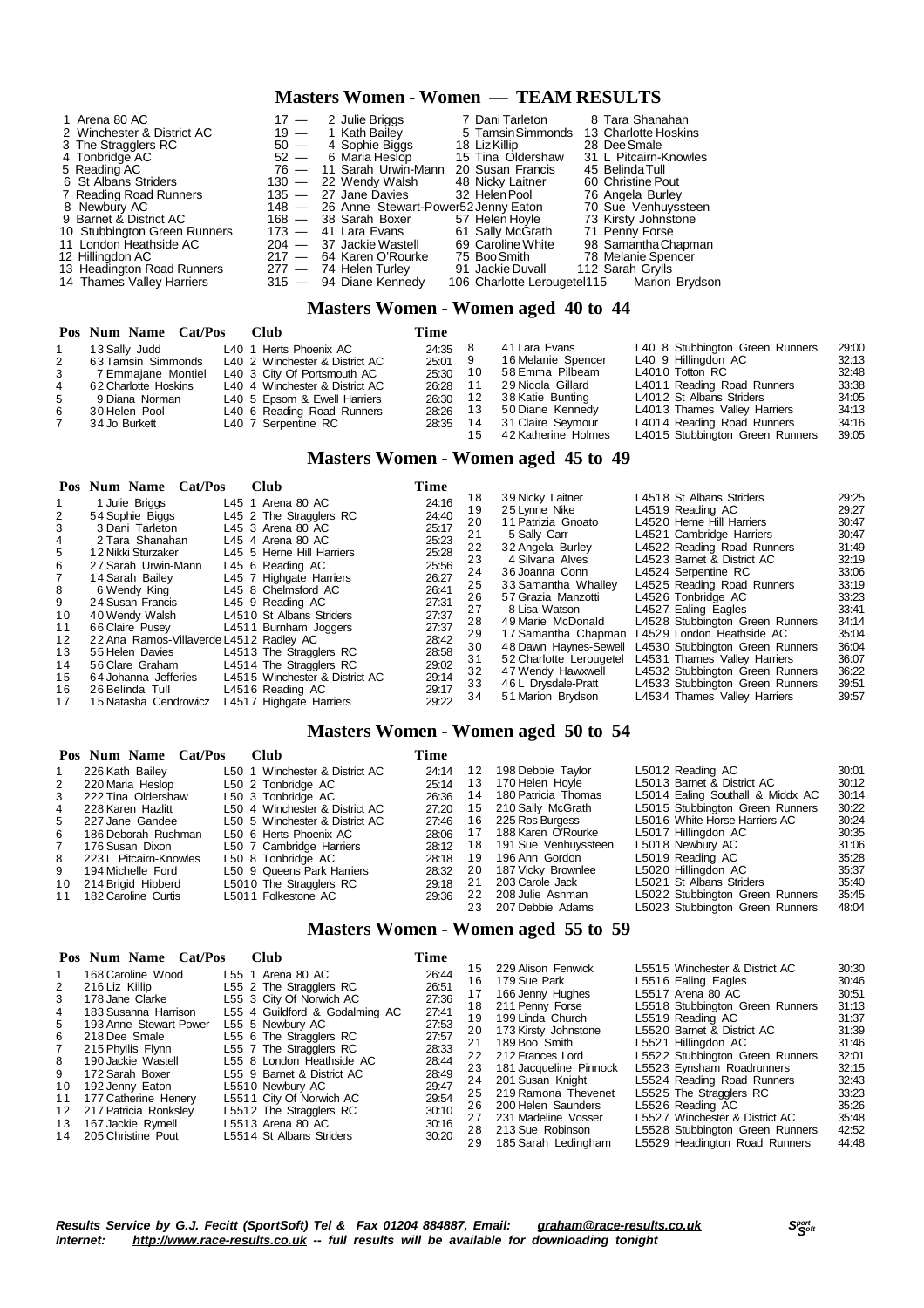# **Masters Women - Women aged 60 to 64**

|                | Pos Num Name Cat/Pos | Club                           | Time      |      |                      |                               |       |
|----------------|----------------------|--------------------------------|-----------|------|----------------------|-------------------------------|-------|
|                | 251 Jane Davies      | L60 1 Reading Road Runners     | 27:56     |      | 244 Helen Turley     | L60 7 Headington Road Runners | 31:46 |
| 2              | 258 Anna Garnier     | L60 2 Thames Hare & Hounds     | 28:51 8   |      | 246 Pauling Fischer  | L60 8 Hillingdon AC           | 33:11 |
| 3              | 256 Pam Iannella     | L60 3 South London Harriers    | $29:10$ 9 |      | 243 Jackie Duvall    | L60 9 Headington Road Runners | 33:46 |
| $\overline{4}$ | 267 Lynne Whitaker   | L60 4 Winchester & District AC | 29:31     | 10   | 240 Linda Dworowski  | L6010 Barnet & District AC    | 34:45 |
| 5              | 250 Gwyneth Hueter   | L60 5 Oxford City AC           | 29:58     | 11   | 241 Erica Ikibiroglu | L6011 Barnet & District AC    | 36:21 |
|                | 6 248 Caroline White | L60 6 London Heathside AC      | 30:59     | - 12 | 259 Lynda Chase      | L6012 The Stragglers RC       | 38:56 |
|                |                      |                                |           |      | 252 Kathy Tytler     | L6013 Reading Road Runners    | 43:19 |

# **Masters Women - Women aged 65 to 69**

|                |                 |                       | Pos Num Name Cat/Pos | Club                           | Time  |
|----------------|-----------------|-----------------------|----------------------|--------------------------------|-------|
| 1              |                 | 268 Joy Radford       |                      | L65 1 Winchester & District AC | 32:22 |
| 2              | 263 Sue James   |                       |                      | L65 2 Tonbridge AC             | 34:07 |
| 3              |                 | 249 Liz Harkness      |                      | L65 3 Newbury AC               | 38:46 |
| 4              |                 | 245 Sarah Grylls      |                      | L65 4 Headington Road Runners  | 39:28 |
| 5              |                 | 242 R Delabertauche   |                      | L65 5 Barnet & District AC     | 39:37 |
| 6              |                 | 260 Sally Boulton     |                      | L65 6 The Stragglers RC        | 40:20 |
| $\overline{7}$ |                 | 264 Rene Pilbeam      |                      | L65 7 Totton RC                | 40:47 |
| 8              |                 | 261 Janice Franks     |                      | L65 8 The Stragglers RC        | 41:03 |
| 9              |                 | 253 Liz Atkinson      |                      | L65 9 Reading Road Runners     | 42:32 |
| 10             |                 | 254 Cecelia Csemiczky |                      | L6510 Reading Road Runners     | 42:40 |
| 11             | 262 Helene Hill |                       |                      | L6511 The Stragglers RC        | 45:02 |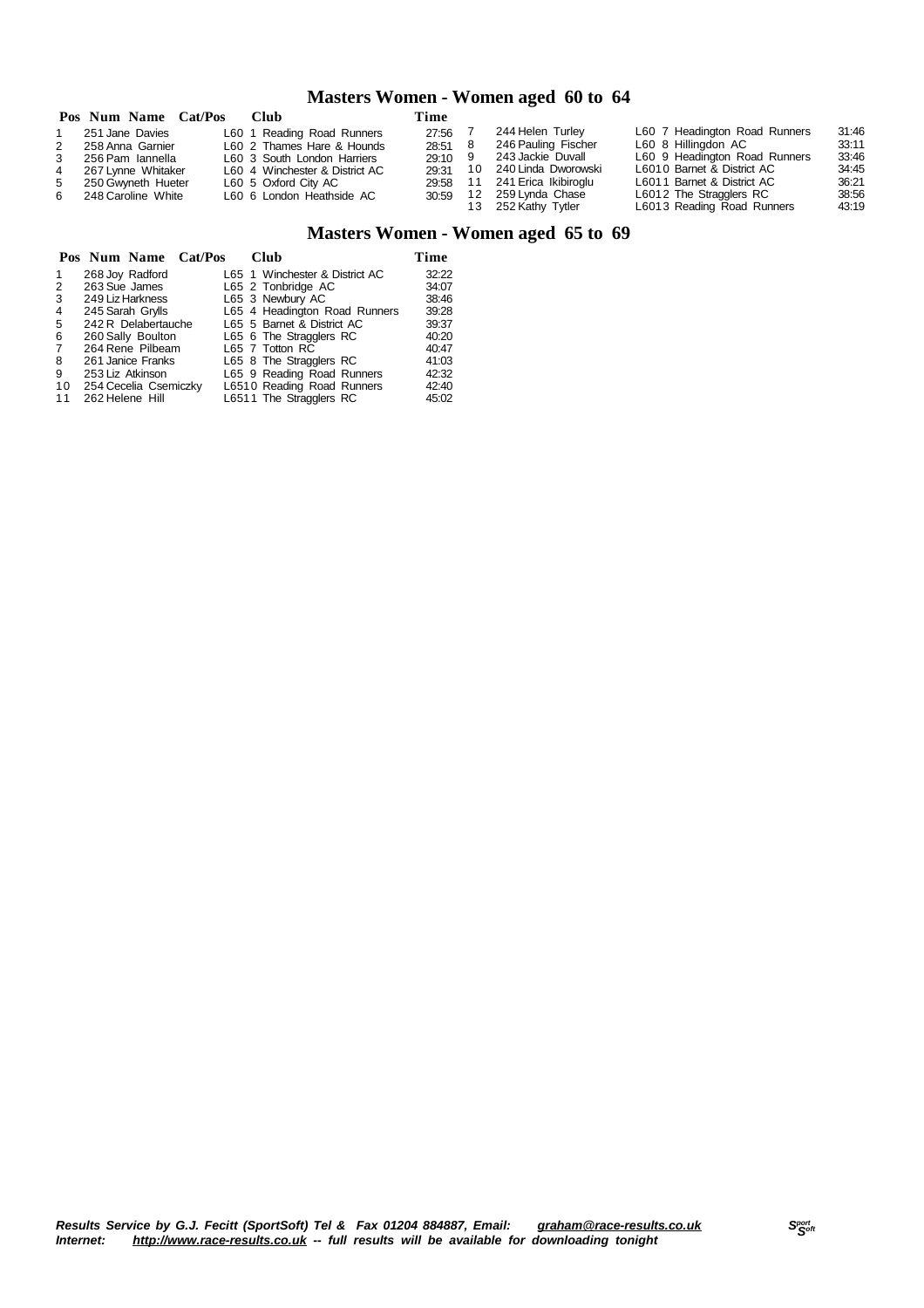# **Masters Women - Women aged 40 to 49**

|    | Pos Num Name Cat/Pos                    | Club                            | Time              |                                           |                                                  |                |
|----|-----------------------------------------|---------------------------------|-------------------|-------------------------------------------|--------------------------------------------------|----------------|
|    | 1 Julie Briggs                          | L45 1 Arena 80 AC               | 25<br>24:16       | 15 Natasha Cendrowicz                     | L4517 Highgate Harriers                          | 29:22          |
|    | 13 Sally Judd                           | L40 1 Herts Phoenix AC          | 26<br>24:35       | 39 Nicky Laitner                          | L4518 St Albans Striders                         | 29:25          |
| 3  | 54 Sophie Biggs                         | L45 2 The Stragglers RC         | 27<br>24:40       | 25 Lynne Nike                             | L4519 Reading AC                                 | 29:27          |
| 4  | 63 Tamsin Simmonds                      | L40 2 Winchester & District AC  | 28<br>25:01       | 11 Patrizia Gnoato                        | L4520 Herne Hill Harriers                        | 30:47          |
| 5  | 3 Dani Tarleton                         | L45 3 Arena 80 AC               | 29<br>25:17       | 5 Sally Carr                              | L4521 Cambridge Harriers                         | 30:47          |
| 6  | 2 Tara Shanahan                         | L45 4 Arena 80 AC               | 30<br>25:23       | 32 Angela Burley                          | L4522 Reading Road Runners                       | 31:49          |
|    | 12 Nikki Sturzaker                      | L45 5 Herne Hill Harriers       | 31<br>25:28       | 16 Melanie Spencer                        | L40 9 Hillingdon AC                              | 32:13          |
| 8  | 7 Emmajane Montiel                      | L40 3 City Of Portsmouth AC     | 32<br>25:30       | 4 Silvana Alves                           | L4523 Barnet & District AC                       | 32:19          |
| 9  | 27 Sarah Urwin-Mann                     | L45 6 Reading AC                | 33<br>25:56       | 58 Emma Pilbeam                           | L4010 Totton RC                                  | 32:48          |
| 10 | 14 Sarah Bailey                         | L45 7 Highgate Harriers         | 34<br>26:27<br>35 | 36 Joanna Conn                            | L4524 Serpentine RC                              | 33:06          |
| 11 | 62 Charlotte Hoskins                    | L40 4 Winchester & District AC  | 26:28<br>36       | 33 Samantha Whalley<br>57 Grazia Manzotti | L4525 Reading Road Runners<br>L4526 Tonbridge AC | 33:19<br>33:23 |
| 12 | 9 Diana Norman                          | L40 5 Epsom & Ewell Harriers    | 26:30<br>37       | 29 Nicola Gillard                         | L4011 Reading Road Runners                       | 33:38          |
| 13 | 6 Wendy King                            | L45 8 Chelmsford AC             | 26:41<br>38       | 8 Lisa Watson                             | L4527 Ealing Eagles                              | 33:41          |
| 14 | 24 Susan Francis                        | L45 9 Reading AC                | 27:31<br>39       | 38 Katie Bunting                          | L4012 St Albans Striders                         | 34:05          |
| 15 | 40 Wendy Walsh                          | L4510 St Albans Striders        | 27:37<br>40       | 50 Diane Kennedy                          | L4013 Thames Valley Harriers                     | 34:13          |
| 16 | 66 Claire Pusey                         | L4511 Burnham Joggers           | 27:37<br>41       | 49 Marie McDonald                         | L4528 Stubbington Green Runners                  | 34:14          |
| 17 | 30 Helen Pool                           | L40 6 Reading Road Runners      | 28:26<br>42       | 31 Claire Seymour                         | L4014 Reading Road Runners                       | 34:16          |
| 18 | 34 Jo Burkett                           | L40 7 Serpentine RC             | 28:35<br>43       | 17 Samantha Chapman                       | L4529 London Heathside AC                        | 35:04          |
| 19 | 22 Ana Ramos-Villaverde L4512 Radley AC |                                 | 28:42<br>44       | 48 Dawn Haynes-Sewell                     | L4530 Stubbington Green Runners                  | 36:04          |
| 20 | 55 Helen Davies                         | L4513 The Stragglers RC         | 28:58<br>45       | 52 Charlotte Lerougetel                   | L4531 Thames Valley Harriers                     | 36:07          |
| 21 | 41 Lara Evans                           | L40 8 Stubbington Green Runners | 29:00<br>46       | 47 Wendy Hawxwell                         | L4532 Stubbington Green Runners                  | 36:22          |
| 22 | 56 Clare Graham                         | L4514 The Stragglers RC         | 29:02<br>47       | 42 Katherine Holmes                       | L4015 Stubbington Green Runners                  | 39:05          |
| 23 | 64 Johanna Jefferies                    | L4515 Winchester & District AC  | 29:14<br>48       | 46 L Drysdale-Pratt                       | L4533 Stubbington Green Runners                  | 39:51          |
| 24 | 26 Belinda Tull                         | L4516 Reading AC                | 29:17<br>49       | 51 Marion Brydson                         | L4534 Thames Valley Harriers                     | 39:57          |

## **Masters Women - Women aged 40 to 49 — TEAM RESULTS**

| 1 Arena 80 AC<br>2 Winchester & District AC<br>3 The Stragglers RC | $12 -$                                     | Julie Briggs<br>38 - 4 Tamsin Simmonds 11 Charlotte Hoskins<br>45 — 3 Sophie Biggs | 5 Dani Tarleton<br>20 Helen Davies       | 6 Tara Shanahan<br>23 Johanna Jefferies<br>22 Clare Graham |  |  |  |  |  |
|--------------------------------------------------------------------|--------------------------------------------|------------------------------------------------------------------------------------|------------------------------------------|------------------------------------------------------------|--|--|--|--|--|
| 4 Reading AC                                                       |                                            | 47 — 9 Sarah Urwin-Mann 14 Susan Francis                                           |                                          | 24 Belinda Tull                                            |  |  |  |  |  |
| 5 St Albans Striders                                               |                                            | 80 — 15 Wendy Walsh                                                                | 26 Nicky Laitner                         | 39 Katie Bunting                                           |  |  |  |  |  |
| 6 Reading Road Runners                                             |                                            | 82 — 17 Helen Pool                                                                 | 30 Angela Burley                         | 35 Samantha Whalley                                        |  |  |  |  |  |
| 7 Stubbington Green Runners                                        |                                            | $106 - 21$ Lara Evans                                                              |                                          | 41 Marie McDonald 44 Dawn Haynes-Sewell                    |  |  |  |  |  |
| 8 Thames Valley Harriers                                           |                                            | 134 - 40 Diane Kennedy                                                             | 45 Charlotte Lerougetel49 Marion Brydson |                                                            |  |  |  |  |  |
|                                                                    | Masters Women - Women (Vets) aged 50 to 50 |                                                                                    |                                          |                                                            |  |  |  |  |  |

### **Masters Women - Women (Vets) aged 50 to 59**

### **Pos Num Name Cat/Pos Club Time** 1 226 Kath Bailey 1 260 1 Winchester & District AC 24:14<br>
220 Maria Heslop 1 250 2 Tonbridge AC 25:14<br>
222 Tina Oldershaw 1 260 3 Tonbridge AC 26:36 220 Maria Heslop L50 2 Tonbridge AC 25:14 222 Tina Oldershaw L50 3 Tonbridge AC 26:36 4 168 Caroline Wood L55 1 Arena 80 AC 26:44<br>5 216 Liz Killip L55 2 The Stragglers RC 26:51 216 Liz Killip L55 2 The Stragglers RC 26:51 228 Karen Hazlitt L50 4 Winchester & District AC 27:20 7 178 Jane Clarke L55 3 City Of Norwich AC 27:36<br>8 183 Susanna Harrison L55 4 Guildford & Godalming AC 27:41 L55 4 Guildford & Godalming AC 9 227 Jane Gandee L50 5 Winchester & District AC 27:46<br>10 193 Anne Stewart-Power L55 5 Newbury AC 27:53 193 Anne Stewart-Power L55 5 Newbury AC 27:53 218 Dee Smale L55 6 The Stragglers RC 27:57 186 Deborah Rushman L50 6 Herts Phoenix AC 28:06 13 176 Susan Dixon L50 7 Cambridge Harriers 28:12<br>14 223 L Pitcairn-Knowles L50 8 Tonbridge AC 28:18 14 223 L Pitcairn-Knowles L50 8 Tonbridge AC 28:18<br>15 194 Michelle Ford L50 9 Queens Park Harriers 28:32 194 Michelle Ford L50 9 Queens Park Harriers 28:32 215 Phyllis Flynn L55 7 The Stragglers RC<br>190 Jackie Wastell L55 8 London Heathside 190 Jackie Wastell L55 8 London Heathside AC 28:44 18 172 Sarah Boxer L55 9 Barnet & District AC 28:49<br>19 214 Brigid Hibberd L5010 The Stragglers RC 29:18 214 Brigid Hibberd L5010 The Stragglers RC 29:18 182 Caroline Curtis L5011 Folkestone AC 29:36 21 192 Jenny Eaton L5510 Newbury AC 29:47<br>22 177 Catherine Henery L5511 City Of Norwich AC 29:54 22 177 Catherine Henery L5511 City Of Norwich AC 29:54<br>23 198 Debbie Taylor L5012 Reading AC 30:01<br>24 217 Patricia Ronksley L5512 The Stragglers RC 30:10 198 Debbie Taylor L5012 Reading AC 30:01 24 217 Patricia Ronksley L5512 The Stragglers RC 30:10 25 170 Helen Hoyle L5013 Barnet & District AC 30:12<br>26 180 Patricia Thomas L5014 Ealing Southall & Middx AC 30:14 180 Patricia Thomas L5014 Ealing Southall & Middx AC 30:14 L5513 Arena 80 AC 205 Christine Pout L5514 St Albans Striders 30:20 29 210 Sally McGrath L5015 Stubbington Green Runners 30:22 225 Ros Burgess L5016 White Horse Harriers AC 30:24 229 Alison Fenwick L5515 Winchester & District AC 30:30 188 Karen O'Rourke L5017 Hillingdon AC 30:35 179 Sue Park L5516 Ealing Eagles<br>166 Jenny Hughes L5517 Arena 80 AC<br>191 Sue Venhuyssteen L5018 Newbury AC 166 Jenny Hughes L5517 Arena 80 AC 30:51 35 191 Sue Venhuyssteen L5018 Newbury AC 31:06 211 Penny Forse L5518 Stubbington Green Runners 31:13 38 211 Penny Forse L5518 Stubbington Green Runners 31:13<br>37 199 Linda Church L5519 Reading AC 31:37<br>38 173 Kirsty Johnstone L5520 Barnet & District AC 31:39<br>39 189 Boo Smith L5521 Hillingdon AC 31:46 173 Kirsty Johnstone L5520 Barnet & District AC 31:39 L5521 Hillingdon AC 40 212 Frances Lord L5522 Stubbington Green Runners 32:01<br>41 181 Jacqueline Pinnock L5523 Eynsham Roadrunners 32:15<br>42 201 Susan Knight L5524 Reading Road Runners 32:43 41 181 Jacqueline Pinnock L5523 Eynsham Roadrunners 32:15 201 Susan Knight L5524 Reading Road Runners 32:43 219 Ramona Thevenet L5525 The Stragglers RC 33:23 44 200 Helen Saunders L5526 Reading AC 35:26<br>45 196 Ann Gordon L5019 Reading AC 35:28 196 Ann Gordon L5019 Reading AC 35:28 L5020 Hillingdon AC 47 203 Carole Jack L5021 St Albans Striders 35:40 208 Julie Ashman L5022 Stubbington Green Runners 35:45 49 231 Madeline Vosser L5527 Winchester & District AC 35:48<br>49 231 Madeline Vosser L5527 Winchester & District AC 35:48<br>50 213 Sue Robinson L5528 Stubbington Green Runners 42:52 213 Sue Robinson L5528 Stubbington Green Runners 42:52 185 Sarah Ledingham L5529 Headington Road Runners 44:48 L5023 Stubbington Green Runners

# **Masters Women - Women (Vets) aged 50 to 59 — TEAM RESULTS**

| 1 Winchester & District AC  | 16 - 1 Kath Bailev                       | 6 Karen Hazlitt  | 9 Jane Gandee         |
|-----------------------------|------------------------------------------|------------------|-----------------------|
| 2 Tonbridge AC              | $19 - 2$ Maria Heslop                    | 3 Tina Oldershaw | 14 L Pitcairn-Knowles |
| 3 The Stragglers RC         | 32 — 5 Liz Killip                        | 11 Dee Smale     | 16 Phyllis Flynn      |
| 4 Arena 80 AC               | 65 - 4 Caroline Wood                     | 27 Jackie Rymell | 34 Jenny Hughes       |
| 5 Newbury AC                | 66 - 10 Anne Stewart-Power21 Jenny Eaton |                  | 35 Sue Venhuyssteen   |
| 6 Barnet & District AC      | 81 — 18 Sarah Boxer                      | 25 Helen Hoyle   | 38 Kirsty Johnstone   |
| 7 Reading AC                | $104 - 23$ Debbie Taylor                 | 37 Linda Church  | 44 Helen Saunders     |
| 8 Stubbington Green Runners | 105 - 29 Sally McGrath                   | 36 Penny Forse   | 40 Frances Lord       |
| 9 Hillingdon AC             | 117 - 32 Karen O'Rourke                  | 39 Boo Smith     | 46 Vicky Brownlee     |
|                             |                                          |                  |                       |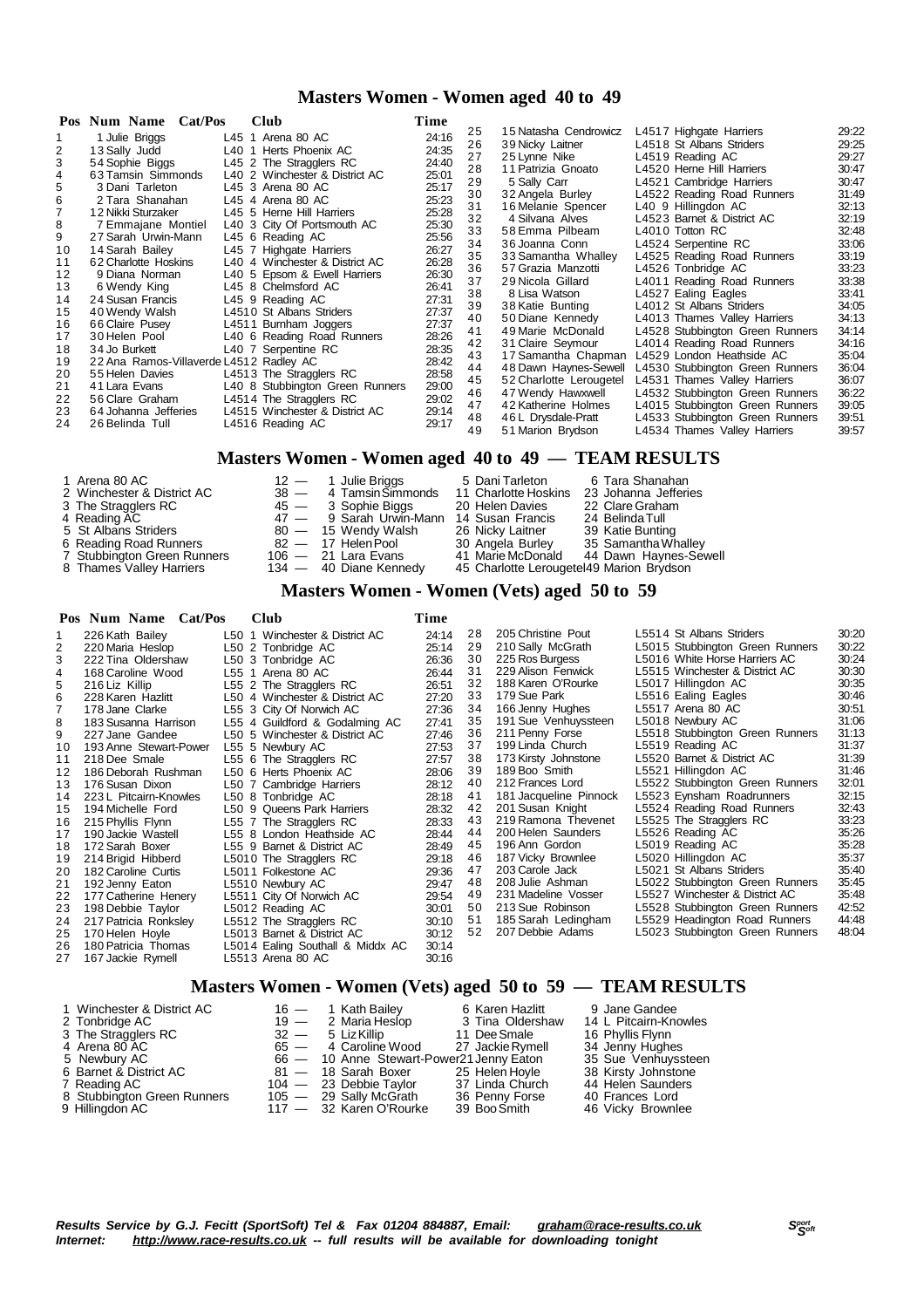# **Masters Women - Women (Vets) over 60**

|                                                                         | Pos Num Name Cat/Pos                                                                                                                                                                                                                                    | <b>Club</b>                                                                                                                                                                                                                                                                                                                                                   | Time                                                                                                     |                                                                                   |                                                                                                                                                                                                                                                          |                                                                                                                                                                                                                                                                                                                                        |                                                                                                          |
|-------------------------------------------------------------------------|---------------------------------------------------------------------------------------------------------------------------------------------------------------------------------------------------------------------------------------------------------|---------------------------------------------------------------------------------------------------------------------------------------------------------------------------------------------------------------------------------------------------------------------------------------------------------------------------------------------------------------|----------------------------------------------------------------------------------------------------------|-----------------------------------------------------------------------------------|----------------------------------------------------------------------------------------------------------------------------------------------------------------------------------------------------------------------------------------------------------|----------------------------------------------------------------------------------------------------------------------------------------------------------------------------------------------------------------------------------------------------------------------------------------------------------------------------------------|----------------------------------------------------------------------------------------------------------|
| 2<br>3<br>$\overline{4}$<br>5<br>6<br>$7^{\circ}$<br>8<br>9<br>10<br>11 | 251 Jane Davies<br>258 Anna Garnier<br>256 Pam Iannella<br>267 Lynne Whitaker<br>250 Gwyneth Hueter<br>248 Caroline White<br>244 Helen Turley<br>268 Joy Radford<br>246 Pauling Fischer<br>243 Jackie Duvall<br>263 Sue James<br>12 240 Linda Dworowski | L60 1 Reading Road Runners<br>L60 2 Thames Hare & Hounds<br>L60 3 South London Harriers<br>L60 4 Winchester & District AC<br>L60 5 Oxford City AC<br>L60 6 London Heathside AC<br>L60 7 Headington Road Runners<br>L65 1 Winchester & District AC<br>L60 8 Hillingdon AC<br>L60 9 Headington Road Runners<br>L65 2 Tonbridge AC<br>L6010 Barnet & District AC | 27:56<br>28:51<br>29:10<br>29:31<br>29:58<br>30:59<br>31:46<br>32:22<br>33:11<br>33:46<br>34:07<br>34:45 | 13<br>14<br>15 <sup>1</sup><br>16<br>17<br>18<br>19<br>20<br>21<br>22<br>23<br>24 | 241 Erica Ikibiroglu<br>249 Liz Harkness<br>259 Lynda Chase<br>245 Sarah Grvlls<br>242 R Delabertauche<br>260 Sally Boulton<br>264 Rene Pilbeam<br>261 Janice Franks<br>253 Liz Atkinson<br>254 Cecelia Csemiczky<br>252 Kathy Tytler<br>262 Helene Hill | L6011 Barnet & District AC<br>L65 3 Newbury AC<br>L6012 The Stragglers RC<br>L65 4 Headington Road Runners<br>L65 5 Barnet & District AC<br>L65 6 The Stragglers RC<br>L65 7 Totton RC<br>L65 8 The Stragglers RC<br>L65 9 Reading Road Runners<br>L6510 Reading Road Runners<br>L6013 Reading Road Runners<br>L6511 The Stragglers RC | 36:21<br>38:46<br>38:56<br>39:28<br>39:37<br>40:20<br>40:47<br>41:03<br>42:32<br>42:40<br>43:19<br>45:02 |

# **Masters Women - Women (Vets) over 60 — TEAM RESULTS**

| 1 Headington Road Runners | 33 — 7 Helen Turley     | 10 Jackie Duvall    | 16 Sarah Grylls      |
|---------------------------|-------------------------|---------------------|----------------------|
| 2 Barnet & District AC    | 42 — 12 Linda Dworowski | 13 Erica Ikibiroglu | 17 R Delabertauche   |
| 3 Reading Road Runners    | 44 — 1 Jane Davies      | 21 Liz Atkinson     | 22 Cecelia Csemiczky |
| 4 The Stragglers RC       | 53 — 15 Lynda Chase     | 18 Sally Boulton    | 20 Janice Franks     |

Results Service by G.J. Fecitt (SportSoft) Tel & Fax 01204 884887, Email: <u>[graham@race-results.co.uk](mailto:graham@race-results.co.uk)</u> S<sup>oon</sup><br>Internet: <u><http://www.race-results.co.uk></u> -- full results will be available for downloading tonight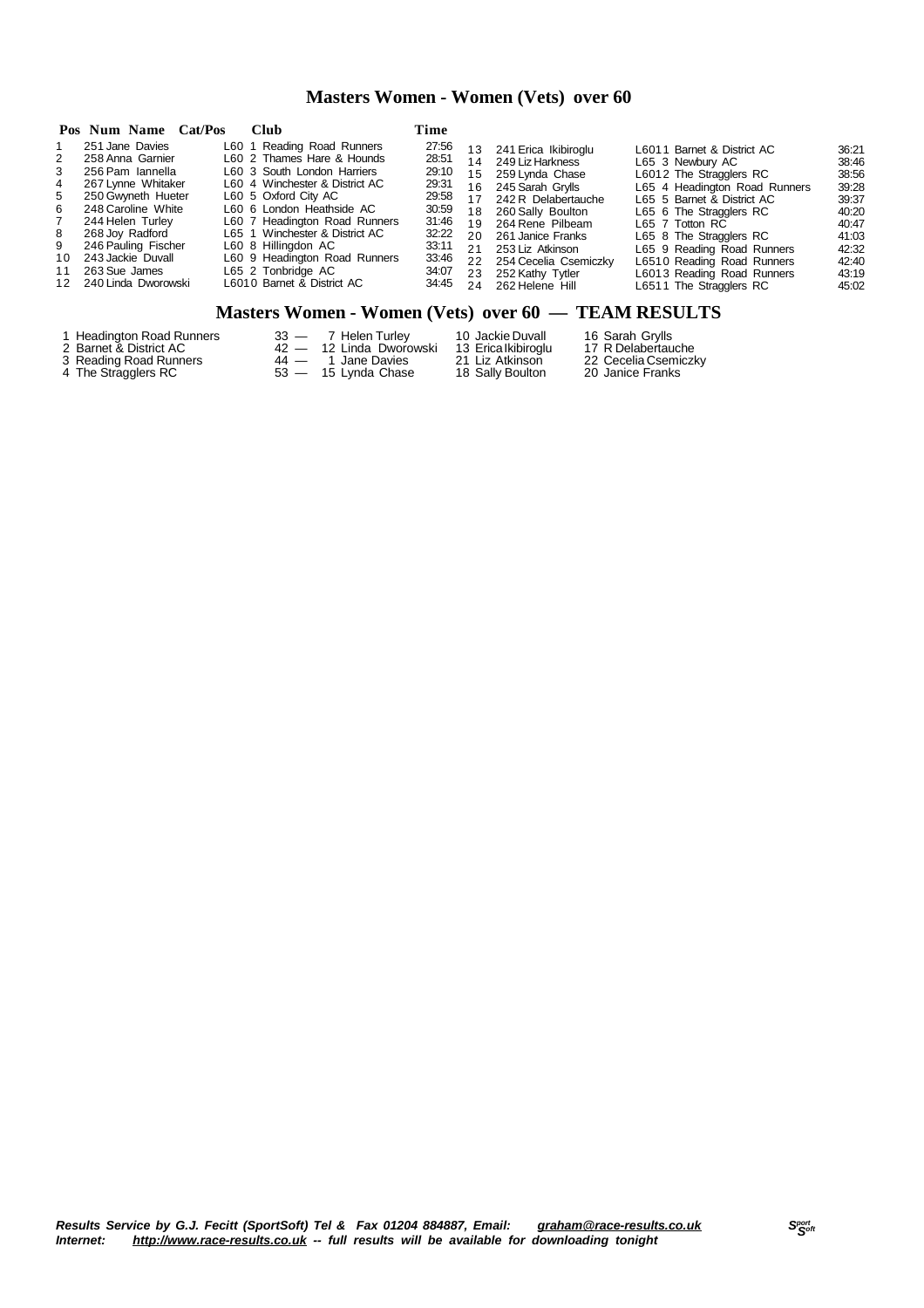# **SEAA Masters Cross Country Championships 2018 at Horspath Oxford on Saturday 8th December 2018**

**Masters - Men — FINAL RESULTS**

|          | Pos Num Name Cat/Pos                     | <b>Club</b>                                                     | Time           |            |                                                 |                                                              |                |
|----------|------------------------------------------|-----------------------------------------------------------------|----------------|------------|-------------------------------------------------|--------------------------------------------------------------|----------------|
| 1        | 62 Simon Baines                          | V45 1 Thames Hare & Hounds                                      | 31:54          | 85         | 322 Colin Ridley                                | V5510 Colchester Harriers                                    | 38:24          |
| 2        | 28 Simon Coombes                         | V45 2 Herne Hill Harriers                                       | 31:59          | 86         | 531 Stephen Rolfe                               | V60 3 Norfolk Gazelles                                       | 38:26          |
| 3        | 61 Martin Shore                          | V40 1 Thames Hare & Hounds                                      | 32:03          | 87         | 419 Dean Morley                                 | V5033 The Stragglers RC                                      | 38:27          |
| 4        | 87 Tegid Jones                           | V40 2 Witney Rrc                                                | 32:20          | 88         | 327 Stephen Howard                              | V5511 Ely Runners                                            | 38:29          |
| 5        | 76 Julian Rendall                        | V40 3 Tonbridge AC                                              | 32:26<br>32:29 | 89<br>90   | 498 Paul Whelpton<br>407 Ray Gunner             | V65 2 Brighton Phoenix AC<br>V5512 Stubbington Green Runners | 38:32<br>38:37 |
| 6<br>7   | 29 Ben Paviour<br>2 Alex Hamilton        | V45 3 Herne Hill Harriers<br>V40 4 Basingstoke & Mid Hants AC   | 32:39          | 91         | 424 M Pitcairn-Knowles                          | V5034 Tonbridge AC                                           | 38:44          |
| 8        | 22 John Kettle                           | V40 5 Herne Hill Harriers                                       | 33:18          | 92         | 35 Warren Rose                                  | V4515 Leighton Buzzard AC                                    | 38:48          |
| 9        | 378 Julian Richardson                    | V50 1 Oxford City AC                                            | 33:30          | 93         | 408 Ian Harkness                                | V5035 Thames Hare & Hounds                                   | 38:49          |
| 10       | 88 Matthew Jones                         | V40 6 Thames Hare & Hounds                                      | 33:41          | 94         | 368 Gavin Evans                                 | V5513 London Heathside AC                                    | 38:51          |
| 11       | 412 Andrew Weir                          | V50 2 Thames Hare & Hounds                                      | 33:48          | 95         | 334 Barry Tullett                               | V5036 Haywards Heath Harriers                                | 38:53          |
| 12       | 9 Craig Sharp                            | V40 7 Central Park Athletics                                    | 33:50          | 96         | 513 Steve Smythe                                | V60 4 Dulwich Runners AC                                     | 38:54          |
| 13       | 432 Matthew Adcock                       | V50 3 Watford Harriers                                          | 33:53          | 97         | 341 Andy Phelps                                 | V5514 Headington Road Runners                                | 38:55          |
| 14       | 14 Neil Henderson                        | V40 8 Epsom & Ewell Harriers                                    | 33:54          | 98         | 437 Franklyn Young                              | V5515 Winchester & District AC                               | 38:56          |
| 15       | 7 Andrew Parmenter                       | V40 9 Cambridge & Colerdige AC                                  | 33:59          | 99         | 66 Greg Bennett<br>100 290 Chris Bedford        | V4516 Thames Valley Harriers<br>V5037 Abingdon AC            | 38:58<br>38:58 |
| 16<br>17 | 297 Steven Herring                       | V50 4 Bedford & County AC<br>V50 5 Thames Hare & Hounds         | 34:04<br>34:14 |            | 101 293 Andrew Kelleher                         | V5516 Barnet & District AC                                   | 39:00          |
| 18       | 411 Ben Reynolds<br>429 Andrew Howey     | V55 1 Tunbridge Wells Harriers                                  | 34:26          |            | 102 398 Paul Johnson                            | V5517 Southampton AC                                         | 39:01          |
| 19       | 337 Fergus Campbell                      | V50 6 Headington Road Runners                                   | 34:27          |            | 103 380 Andrew Jackson                          | V5518 Queens Park Harriers                                   | 39:05          |
| 20       | 25 Raj Paranandi                         | V4010 Herne Hill Harriers                                       | 35:02          |            | 104 308 Nigel Sullivan                          | V5038 Burnham Joggers                                        | 39:10          |
| 21       | 83 Nick Anderson                         | V45 4 Winchester & District AC                                  | 35:06          |            | 105 405 Chris Hall                              | V5039 Stubbington Green Runners                              | 39:19          |
| 22       | 319 Allex Smalls                         | V50 7 Colchester Harriers                                       | 35:07          |            | 106 439 Rob Webster                             | V5040 Woodstock Harriers AC                                  | 39:20          |
| 23       | 335 Paul Cousins                         | V55 2 Haywards Heath Harriers                                   | 35:08          | 107        | 38 Duane Tomaselli                              | V4027 Nene Valley Harriers                                   | 39:21          |
| 24       | 294 Richard McCormick                    | V55 3 Barnet & District AC                                      | 35:10          |            | 108 313 Mark Solway                             | V5041 City Of Norwich AC                                     | 39:21          |
| 25       | 354 Alex Davidson                        | V55 4 Highgate Harriers                                         | 35:12          | 109        | 56 Simon Bacon<br>110 330 Malcolm Down          | V4517 Stubbington Green Runners                              | 39:25          |
| 26<br>27 | 82 Pete Sansome                          | V4011 Winchester & District AC                                  | 35:16<br>35:20 | 111        | 328 Sean Bowen                                  | V5519 Garden City Runners<br>V5042 Garden City Runners       | 39:26<br>39:27 |
| 28       | 393 Robin Bentley<br>79 Paul Jegou       | V50 8 Southampton AC<br>V4012 White Horse Harriers AC           | 35:28          |            | 112 325 Mark Parry                              | V5520 Crawley AC                                             | 39:28          |
| 29       | 431 Martyn Summerfield                   | V50 9 Vale Of Aylesbury AC                                      | 35:34          | 113        | 49 Nick Willson                                 | V4028 Southampton AC                                         | 39:29          |
| 30       | 42 Sean Holmes                           | V45 5 Overton Harriers                                          | 35:36          |            | 114 406 Stewart Pepper                          | V5521 Stubbington Green Runners                              | 39:30          |
| 31       | 366 Martin Potter                        | V5010 London Heathside AC                                       | 35:52          |            | 115 386 Peter Aked                              | V5043 Reading Road Runners                                   | 39:33          |
| 32       | 6 Alex Bonzi                             | V4013 Brighton Phoenix Ax                                       | 35:59          |            | 116 371 Wayne Lillis                            | V5044 Newbury AC                                             | 39:35          |
| 33       | 332 Mark Tennyson                        | V55 5 Guildford & Godalming AC                                  | 36:00          |            | 117 403 Mark Eaton                              | V5045 Stubbington Green Runners                              | 39:38          |
| 34       | 30 Martin Bateman                        | V4014 Hillingdon AC                                             | 36:01          |            | 118 533 Stewart Thorp                           | V65 3 Oxford City AC                                         | 39:42          |
| 35       | 59 Andy Simpson                          | V45 6 Stubbington Green Runners                                 | 36:02          |            | 119 527 Irwin Fairclough                        | V60 5 Newbury AC                                             | 39:53          |
| 36       | 345 Jonathon Ratcliffe                   | V5011 Herne Hill Harriers                                       | 36:03          |            | 120 307 Sean Rooney                             | V5046 Burnham Joggers                                        | 39:56          |
| 37       | 54 Russell Coleman                       | V4015 Stubbington Green Runners                                 | 36:06          | 121<br>122 | 363 Tony Killilea<br>74 Gareth Pritchard        | V5047 London Heathside AC                                    | 39:57          |
| 38<br>39 | 69 Richard Carter<br>338 Kenny Lowies    | V4016 The Stragglers RC                                         | 36:12<br>36:14 |            | 123 505 David Kitcher                           | V4518 The Stragglers RC<br>V60 6 Cambridge Harriers          | 39:58<br>39:59 |
| 40       | 86 Simon Stevens                         | V5012 Headington Road Runners<br>V45 7 Winchester & District AC | 36:18          | 124        | 5 Steve Hough                                   | V4519 Blackheath & Bromley H                                 | 40:01          |
| 41       | 367 Abrha Asmelash                       | V55 6 London Heathside AC                                       | 36:21          | 125        | 65 James Malcolm                                | V4029 Thames Valley Harriers                                 | 40:03          |
| 42       | 292 Costa Michael                        | V5013 Barnet & District AC                                      | 36:22          | 126        | 70 Lewis Taylor                                 | V4030 The Stragglers RC                                      | 40:06          |
| 43       | 350 Keith Newton                         | V55 7 Herne Hill Harriers                                       | 36:27          |            | 127 340 Mark Jones                              | V5522 Headington Road Runners                                | 40:08          |
| 44       | 323 Paul Spowage                         | V55 8 Colchester Harriers                                       | 36:29          | 128        | 75 Martin Vivian                                | V4520 The Stragglers RC                                      | 40:09          |
| 45       | 310 Daniel Aguilar-Agon                  | V55 9 Cambridge & Coleridge AC                                  | 36:31          |            | 129 436 Steve Oliver                            | V5523 Winchester & District AC                               | 40:16          |
| 46       | 394 David Blackman                       | V5014 Southampton AC                                            | 36:44          |            | 130 400 Colin Braybrook                         | V5524 St Albans Striders                                     | 40:20          |
| 47       | 344 Derek Lee                            | V5015 Herne Hill Harriers                                       | 36:50          | 131        | 372 Nigel Popplewell                            | V5048 Newbury AC                                             | 40:30          |
| 48       | 360 John Flahive                         | V5016 London Heathside AC                                       | 36:51          | 132        | 18 Rupert Cousens                               | V4031 Headington Road Runners                                | 40:32          |
| 49       | 48 Greg Warder                           | V4017 Southampton AC                                            | 37:01          | 133        | 72 Andrew Hoseason<br>134 370 Paul Parkin       | V4521 The Stragglers RC<br>V5049 Nene Valley Harriers        | 40:38<br>40:44 |
| 50<br>51 | 314 Paul Dobson<br>311 Christian Poulton | V5017 Colchester Harriers                                       | 37:03          | 135        | 40 Andrew Russell                               | V4032 Newbury AC                                             | 40:46          |
| 52       | 396 Jon Grainger                         | V5018 Cambridge Harriers<br>V5019 Southampton AC                | 37:06<br>37:11 |            | 136 433 Peat Allan                              | V5050 Winchester & District AC                               | 40:50          |
| 53       | 506 Michael Bridgeland                   | V60 1 Chelmsford AC                                             | 37:15          |            | 137 357 Paul Hull                               | V5051 Hillingdon AC                                          | 40:59          |
| 54       | 13 Stuart Flack                          | V4018 Epsom & Ewell Harriers                                    | 37:18          |            | 138 309 Derek Humphrey                          | V5525 Burnham Joggers                                        | 41:03          |
| 55       | 298 Jonathan Matthews                    | V5020 Bournemouth AC                                            | 37:20          |            | 139 374 Andrew Tuttle                           | V5526 Newbury AC                                             | 41:03          |
| 56       | 331 Terry Booth                          | V5021 Guildford & Godalming AC                                  | 37:22          |            | 140 490 Des Michael                             | V65 4 Barnet & District AC                                   | 41:06          |
| 57       | 43 Michael Dmitrzak                      | V4019 Queens Park Harriers                                      | 37:23          | 141        | 306 Phil Grabsky                                | V5527 Brighton Phoenix AC                                    | 41:11          |
| 58       | 15 Russell Casey                         | V4020 Garden City Runners                                       | 37:26          |            | 142 359 Simon Neville                           | V5528 Keswick AC                                             | 41:18          |
| 59       | 78 Stuart Ingham                         | V45 8 Watford Harriers                                          | 37:30          |            | 143 382 Maurice Quirke                          | V5529 Queens Park Harriers                                   | 41:21          |
| 60       | 420 Roy Reeder                           | V5022 The Stragglers RC                                         | 37:31          | 144        | 364 Andrew Owen                                 | V5052 London Heathside AC                                    | 41:25          |
| 61       | 26 Robert Peacock                        | V4021 Herne Hill Harriers                                       | 37:32          |            | 145 421 Mark Pattinson<br>146 525 Andrew Catton | V5530 The Stragglers RC<br>V65 5 Ilford Acc                  | 41:28<br>41:29 |
| 62       | 329 Justin Hill<br>434 Marius Kwint      | V5023 Garden City Runners<br>V5024 Winchester & District AC     | 37:33          |            | 147 346 Andrew Simms                            | V5053 Herne Hill Harriers                                    | 41:32          |
| 63<br>64 | 422 Phillip Coleman                      | V5025 Tonbridge AC                                              | 37:34<br>37:35 |            | 148 312 Clem Dixon                              | V5531 Cambridge Harriers                                     | 41:35          |
| 65       | 417 Malcolm Davies                       | V5026 The Stragglers RC                                         | 37:39          |            | 149 492 David Wilcock                           | V65 6 Barnet & District AC                                   | 41:37          |
| 66       | 33 Gavin Whitlock                        | V45 9 Invicta East Kent AC                                      | 37:42          |            | 150 387 Mark Andrew                             | V5054 Reading Road Runners                                   | 41:39          |
| 67       | 68 Stephen Norris                        | V4510 Thames Valley Harriers                                    | 37:44          |            | 151 501 Charlie Ritchie                         | V60 7 Cambridge & Coleridge AC                               | 41:47          |
| 68       | 27 James Ward                            | V4022 Herne Hill Harriers                                       | 37:48          | 152        | 77 John Renton                                  | V4033 Watford Harriers                                       | 41:55          |
| 69       | 52 Mike Jubb                             | V4511 St Albans Striders                                        | 37:52          |            | 153 488 Peter Ellis                             | V60 8 Barnet & District AC                                   | 42:01          |
| 70       | 55 Jon Warner                            | V4023 Stubbington Green Runners                                 | 37:57          |            | 154 336 Tim Hicks                               | V5532 Haywards Heath Harriers                                | 42:02          |
| 71       | 20 Richard Skilbeck                      | V4512 Headington Road Runners                                   | 38:00          |            | 155 549 Richard Pitt                            | V60 9 Thames Hare & Hounds                                   | 42:05          |
| 72       | 85 Andy Parkinson                        | V4513 Winchester & District AC                                  | 38:03          |            | 156 389 Tim Grant                               | V5055 Reading Road Runners                                   | 42:09          |
| 73       | 295 Andrew Blair                         | V5027 Bedford & County AC                                       | 38:04          |            | 157 333 Patrick Butler<br>158 390 Colin Cottell | V5533 Hardley Runners<br>V5534 Reading Road Runners          | 42:13<br>42:14 |
| 74       | 362 Mark Jefford                         | V5028 London Heathside AC                                       | 38:05          |            | 159 392 lan Johnson                             | V5056 Serpentine RC                                          | 42:14          |
| 75<br>76 | 50 Michael Tanner<br>343 Trevor Chilton  | V4514 Southampton AC<br>V5029 Herne Hill Harriers               | 38:07<br>38:09 |            | 160 383 Marcus Atkins                           | V5535 Ranelagh Harriers                                      | 42:30          |
| 77       | 39 Jeff Bird                             | V4024 Newbury AC                                                | 38:10          |            | 161 427 Andrew Gates                            | V5536 Totton RC                                              | 42:33          |
| 78       | 41 Martin Walker                         | V4025 Newbury AC                                                | 38:11          |            | 162 415 Richard Hooley                          | V5537 Thames Valley Harriers                                 | 42:39          |
| 79       | 541 Mike White                           | V60 2 Stubbington Green Runners                                 | 38:12          |            | 163 326 Dave Tibbals                            | V5538 Crawley AC                                             | 42:42          |
| 80       | 1 Michael Walker                         | V4026 Barnet & District AC                                      | 38:13          |            | 164 546 lan Richardson                          | V65 7 Southampton AC                                         | 42:48          |
| 81       | 304 Nigel Herron                         | V5030 Brighton Phoenix AC                                       | 38:14          |            | 165 548 Andrew Lenon                            | V6010 Thames Hare & Hounds                                   | 42:50          |
| 82       | 558 Dave Cox                             | V65 1 Woodford Green W Essex L                                  | 38:16          |            | 166 545 Noel O'Dowd                             | V6011 Southampton AC                                         | 42:51          |
| 83       | 399 Nigel Aston                          | V5031 St Albans Striders                                        | 38:18          |            | 167 508 David Cook                              | V6012 Crawley AC                                             | 42:57          |
| 84       | 291 Andrew Noble                         | V5032 Ashford & District Rrc                                    | 38:21          |            | 168 537 Alan Freer                              | V6013 Reading Road Runners                                   | 43:00          |

Results Service by G.J. Fecitt (SportSoft) Tel & Fax 01204 884887, Email: [graham@race-results.co.uk](mailto:graham@race-results.co.uk)<br>Internet: http://www.race-results.co.uk -- full results will be available for downloading tonight *Internet: <http://www.race-results.co.uk> -- full results will be available for downloading tonight*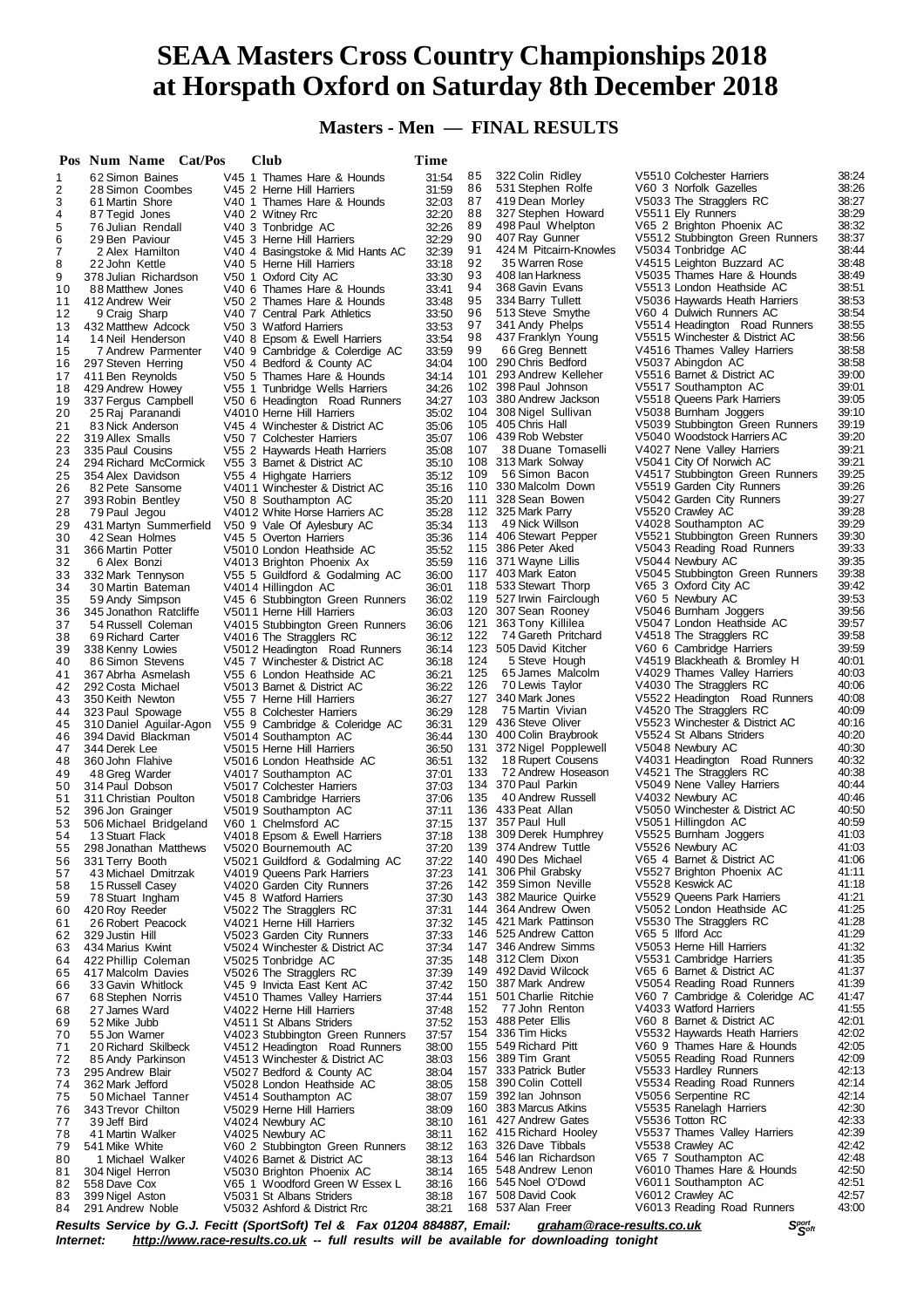| 169 | 67 Simon Nixon                      | V4522 Thames Valley Harriers    | 43:01      | 197 | 385 Gerard O'Driscoll     | V5540 Reading AC               | 45:34   |
|-----|-------------------------------------|---------------------------------|------------|-----|---------------------------|--------------------------------|---------|
|     | 170 318 Simon Morgan                | V5057 Colchester Harriers       | 43:04      | 198 | 509 David Beattie         | V6521 Crawley AC               | 45:39   |
| 171 | 529 Mike Sheridan                   | V65 8 Newbury AC                | 43:06      | 199 | 4 Steve Cooper            | V4524 Blackheath & Bromley H   | 45:43   |
|     | 172 413 Richard Bell                | V5058 Thames Valley Harriers    | 43:08      |     | 200 522 Richard Bloom     | V6522 Herts Phoenix AC         | 46:05   |
|     | 173 373 Dwayne Stewart-Power V55 39 |                                 | Newbury AC |     | 201 499 Gordon Aspin      | V6018 Cambridge & Coleridge AC | 46:56   |
|     | 43:10                               |                                 |            |     | 202 489 Julian Stgeorge   | V6019 Barnet & District AC     | 47:01   |
|     | 174 547 Steve Connolly              | V65 9 Swindon Harriers          | 43:12      | 203 | 500 Gerald Meah           | V6020 Cambridge & Coleridge AC | 47:12   |
| 175 | 44 Darren Stevens                   | V4034 Reading AC                | 43:13      |     | 204 555 David Pilbeam     | V6523 Totton RC                | 47:21   |
|     | 176 425 Mark Schofield              | V5059 Tonbridge AC              | 43:17      |     | 205 510 Jeremy Carmichael | V6524 Crawley AC               | 47:39   |
| 177 | 526 Carl Heap                       | V6510 London Heathside AC       | 43:22      |     | 206 535 Robert Wood       | V6525 Oxford City AC           | 47:43   |
|     | 178 528 Geoff Anderson              | V6511 Newbury AC                | 43:38      |     | 207 440 Jonathan Golub    | V5064 Ealing Eagles            | 48:28   |
| 179 | 514 Stephen Plestead                | V6512 Ealing                    | 43:42      |     | 208 553 Dave Griffiths    | V6526 The Stragglers           | 48:37   |
|     | 180 550 Mike Farmery                | V6513 Thames Hare & Hounds      | 43:50      |     | 209 401 Michael Jack      | V5541 St Albans Striders       | 48:45   |
| 181 | 73 Richard Patient                  | V4523 The Stragglers RC         | 43:51      |     | 210 504 Glynn Smith       | V6527 Cambridge & Coleridge AC | 49:11   |
|     | 182 379 Peter Reupke                | V5060 Queens Park Harriers      | 43:56      |     | 211 397 Howard Long       | V5065 Southampton AC           | 49:41   |
|     | 183 554 Alan Newman                 | V6514 Tonbridge AC              | 44:00      |     | 212 516 Kevin Byrne       | V6528 Headington Road Runners  | 49:53   |
|     | 184 542 Mike Bell                   | V6515 Stubbington Green Runners | 44:04      |     | 213 544 Sidney Delara     | V6021 Southampton AC           | 50:02   |
|     | 185 511 Walter Hill                 | V6516 Crawley AC                | 44:13      |     | 214 538 Andrew Atkinson   | V6529 Reading Road Runners     | 50:39   |
|     | 186 551 David Brewin                | V6014 The Stragglers            | 44:17      |     | 215 521 Richard Foskett   | V6022 Herts Phoenix AC         | 50:54   |
| 187 | 388 David Fiddes                    | V5061 Reading Road Runners      | 44:18      |     | 216 384 Stephen Church    | V5066 Reading AC               | 51:10   |
|     | 188 524 John Bignell                | V6517 Hillingon AC              | 44:26      | 217 | 53 Andrew Maher           | V4525 St Albans Striders       | 51:56   |
|     | 189 497 Malcolm Kemp                | V6518 Brighton Phoenix AC       | 44:29      |     | 218 428 Chris Nicholls    | V5067 Tring RC                 | 52:23   |
|     | 190 534 Roy Treadwell               | V6519 Oxford City AC            | 44:33      | 219 | 32 John Luscombe          | V4526 Hillingdon AC            | 52:41   |
| 191 | 404 Richard Edmonds                 | V5062 Stubbington Green Runners | 44:52      |     | 220 491 John Owen         | V6530 Barnet & District AC     | 55:25   |
|     | 192 552 Phil Davies                 | V6015 The Stragglers            | 44:54      | 221 | 351 lan Strong            | V5542 Herne Hill Harriers      | 57:18   |
|     | 193 496 Andrew Haig                 | V6520 Brighton Phoenix AC       | 45:04      |     | 222 517 Graham Norris     | V6531 Headington Road Runners  | 57:44   |
|     | 194 523 Martin Searle               | V6016 Hillingon AC              | 45:07      |     | 223 520 John Garber       | V6532 Herne Hill Harriers      | 1:00:07 |
|     | 195 430 Alan Roberts                | V5063 Vale Of Aylesbury AC      | 45:22      |     | 224 536 William O'Connor  | V6533 Queens Park Harriers     | 1:03:04 |
|     | 196 540 Nick Crane                  | V6017 Stubbington Green Runners | 45:33      |     | 225 507 Martyn Cartwright | V6534 Chiltern Harriers AC     | 1:12:22 |

# **Masters - Men — TEAM RESULTS**

| 1 Thames Hare & Hounds<br>2 Herne Hill Harriers<br>3 Winchester & District AC<br>4 Colchester Harriers<br>5 London Heathside AC<br>6 Southampton AC<br>7 Headington Road Runners<br>8 Stubbington Green Runners<br>9 Barnet & District AC<br>10 Tonbridge AC<br>11 The Stragglers RC<br>12 Watford Harriers<br>13 Garden City Runners<br>14 Newbury AC<br>Haywards Heath Harriers<br>15<br>16 St Albans Striders<br>17 Thames Valley Harriers<br>18 Queens Park Harriers<br>19 Brighton Phoenix AC<br>20 Oxford City AC<br>21 Cambridge Harriers<br>22 Burnham Joggers<br>23 Hillingdon AC<br>24 Cambridge & Coleridge AC<br>25 Reading Road Runners<br>26 Crawley AC | $14 -$<br>$16 -$<br>$87 -$<br>$116 -$<br>$120 -$<br>$122 -$<br>$129 -$<br>$142 -$<br>146 —<br>$160 -$<br>$163 -$<br>$224 -$<br>$230 -$<br>$272 -$<br>$282 -$<br>$291 -$<br>$303 -$<br>$311 -$<br>$317 -$<br>$322 -$ | 1 Simon Baines<br>2 Simon Coombes<br>21 Nick Anderson<br>22 Allex Smalls<br>31 Martin Potter<br>27 Robin Bentley<br>19 Fergus Campbell<br>35 Andy Simpson<br>24 Richard McCormick<br>5 Julian Rendall<br>38 Richard Carter<br>13 Matthew Adcock<br>58 Russell Casey<br>$271 - 77$ Jeff Bird<br>23 Paul Cousins<br>69 Mike Jubb<br>67 Stephen Norris<br>57 Michael Dmitrzak<br>81 Nigel Herron<br>9 Julian Richardson<br>51 Christian Poulton<br>362 - 104 Nigel Sullivan<br>390 - 34 Martin Bateman<br>397 - 45 Daniel Aguilar-Agon151 Charlie Ritchie<br>$421 - 115$ Peter Aked<br>$442 - 112$ Mark Parry | 3 Martin Shore<br>6 Ben Paviour<br>26 Pete Sansome<br>44 Paul Spowage<br>41 Abrha Asmelash<br>46 David Blackman<br>39 Kenny Lowies<br>37 Russell Coleman<br>42 Costa Michael<br>64 Phillip Coleman<br>60 Roy Reeder<br>59 Stuart Ingham<br>62 Justin Hill<br>78 Martin Walker<br>95 Barry Tullett<br>83 Nigel Aston<br>99 Greg Bennett<br>103 Andrew Jackson<br>89 Paul Whelpton<br>118 Stewart Thorp<br>123 David Kitcher<br>120 Sean Rooney<br>137 Paul Hull<br>150 Mark Andrew<br>163 Dave Tibbals | 10 Matthew Jones<br>8 John Kettle<br>40 Simon Stevens<br>50 Paul Dobson<br>48 John Flahive<br>49 Greg Warder<br>71 Richard Skilbeck<br>70 Jon Warner<br>80 Michael Walker<br>91 M Pitcairn-Knowles<br>65 Malcolm Davies<br>152 John Renton<br>110 Malcolm Down<br>116 Wayne Lillis<br>154 Tim Hicks<br>130 Colin Braybrook<br>125 James Malcolm<br>143 Maurice Quirke<br>141 Phil Grabsky<br>190 Roy Treadwell<br>148 Clem Dixon<br>138 Derek Humphrey<br>219 John Luscombe<br>201 Gordon Aspin<br>156 Tim Grant<br>167 David Cook |
|-----------------------------------------------------------------------------------------------------------------------------------------------------------------------------------------------------------------------------------------------------------------------------------------------------------------------------------------------------------------------------------------------------------------------------------------------------------------------------------------------------------------------------------------------------------------------------------------------------------------------------------------------------------------------|---------------------------------------------------------------------------------------------------------------------------------------------------------------------------------------------------------------------|------------------------------------------------------------------------------------------------------------------------------------------------------------------------------------------------------------------------------------------------------------------------------------------------------------------------------------------------------------------------------------------------------------------------------------------------------------------------------------------------------------------------------------------------------------------------------------------------------------|-------------------------------------------------------------------------------------------------------------------------------------------------------------------------------------------------------------------------------------------------------------------------------------------------------------------------------------------------------------------------------------------------------------------------------------------------------------------------------------------------------|------------------------------------------------------------------------------------------------------------------------------------------------------------------------------------------------------------------------------------------------------------------------------------------------------------------------------------------------------------------------------------------------------------------------------------------------------------------------------------------------------------------------------------|
| 27 The Stragglers                                                                                                                                                                                                                                                                                                                                                                                                                                                                                                                                                                                                                                                     |                                                                                                                                                                                                                     | 586 - 186 David Brewin                                                                                                                                                                                                                                                                                                                                                                                                                                                                                                                                                                                     | 192 Phil Davies                                                                                                                                                                                                                                                                                                                                                                                                                                                                                       | 208 Dave Griffiths                                                                                                                                                                                                                                                                                                                                                                                                                                                                                                                 |
| 28 Reading AC                                                                                                                                                                                                                                                                                                                                                                                                                                                                                                                                                                                                                                                         |                                                                                                                                                                                                                     | 588 - 175 Darren Stevens                                                                                                                                                                                                                                                                                                                                                                                                                                                                                                                                                                                   | 197 Gerard O'Driscoll                                                                                                                                                                                                                                                                                                                                                                                                                                                                                 | 216 Stephen Church                                                                                                                                                                                                                                                                                                                                                                                                                                                                                                                 |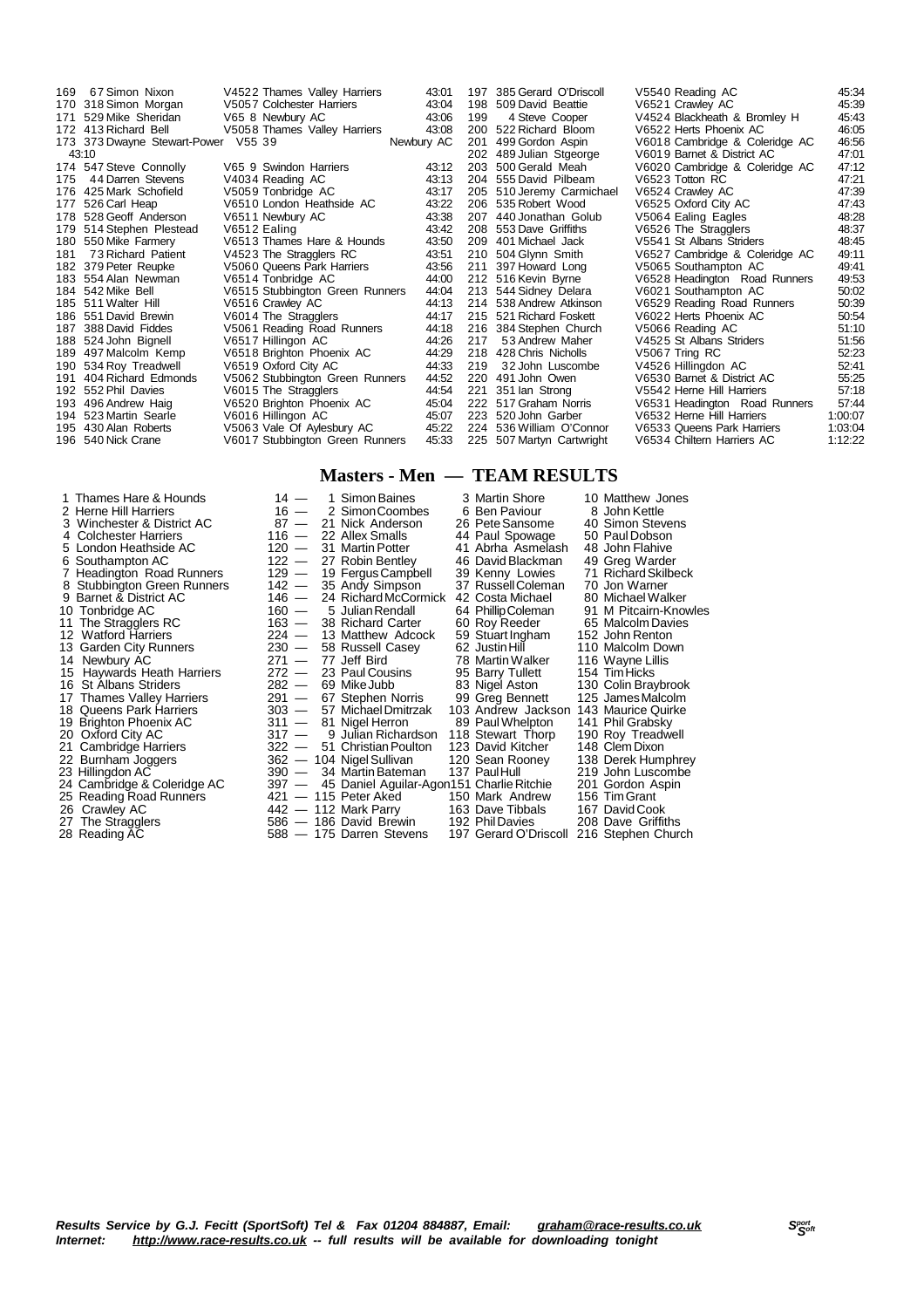# **Masters - Men aged 40 to 44**

|    |              | Pos Num Name        | Cat/Pos |  | <b>Club</b>                      | Time  |
|----|--------------|---------------------|---------|--|----------------------------------|-------|
| 1  |              | 61 Martin Shore     |         |  | V40 1 Thames Hare & Hounds       | 32:03 |
| 2  |              | 87 Tegid Jones      |         |  | V40 2 Witney Rrc                 | 32:20 |
| 3  |              | 76 Julian Rendall   |         |  | V40 3 Tonbridge AC               | 32:26 |
| 4  |              | 2 Alex Hamilton     |         |  | V40 4 Basingstoke & Mid Hants AC | 32:39 |
| 5  |              | 22 John Kettle      |         |  | V40 5 Herne Hill Harriers        | 33:18 |
| 6  |              | 88 Matthew Jones    |         |  | V40 6 Thames Hare & Hounds       | 33:41 |
| 7  |              | 9 Craig Sharp       |         |  | V40 7 Central Park Athletics     | 33:50 |
| 8  |              | 14 Neil Henderson   |         |  | V40 8 Epsom & Ewell Harriers     | 33:54 |
| 9  |              | 7 Andrew Parmenter  |         |  | V40 9 Cambridge & Colerdige AC   | 33:59 |
| 10 |              | 25 Raj Paranandi    |         |  | V4010 Herne Hill Harriers        | 35:02 |
| 11 |              | 82 Pete Sansome     |         |  | V4011 Winchester & District AC   | 35:16 |
| 12 |              | 79 Paul Jegou       |         |  | V4012 White Horse Harriers AC    | 35:28 |
| 13 |              | 6 Alex Bonzi        |         |  | V4013 Brighton Phoenix Ax        | 35:59 |
| 14 |              | 30 Martin Bateman   |         |  | V4014 Hillingdon AC              | 36:01 |
| 15 |              | 54 Russell Coleman  |         |  | V4015 Stubbington Green Runners  | 36:06 |
| 16 |              | 69 Richard Carter   |         |  | V4016 The Stragglers RC          | 36:12 |
| 17 |              | 48 Greg Warder      |         |  | V4017 Southampton AC             | 37:01 |
| 18 |              | 13 Stuart Flack     |         |  | V4018 Epsom & Ewell Harriers     | 37:18 |
| 19 |              | 43 Michael Dmitrzak |         |  | V4019 Queens Park Harriers       | 37:23 |
| 20 |              | 15 Russell Casey    |         |  | V4020 Garden City Runners        | 37:26 |
| 21 |              | 26 Robert Peacock   |         |  | V4021 Herne Hill Harriers        | 37:32 |
| 22 |              | 27 James Ward       |         |  | V4022 Herne Hill Harriers        | 37:48 |
| 23 |              | 55 Jon Warner       |         |  | V4023 Stubbington Green Runners  | 37:57 |
| 24 | 39 Jeff Bird |                     |         |  | V4024 Newbury AC                 | 38:10 |
| 25 |              | 41 Martin Walker    |         |  | V4025 Newbury AC                 | 38:11 |
| 26 |              | 1 Michael Walker    |         |  | V4026 Barnet & District AC       | 38:13 |
| 27 |              | 38 Duane Tomaselli  |         |  | V4027 Nene Valley Harriers       | 39:21 |
| 28 |              | 49 Nick Willson     |         |  | V4028 Southampton AC             | 39:29 |
| 29 |              | 65 James Malcolm    |         |  | V4029 Thames Valley Harriers     | 40:03 |
| 30 |              | 70 Lewis Taylor     |         |  | V4030 The Stragglers RC          | 40:06 |
| 31 |              | 18 Rupert Cousens   |         |  | V4031 Headington Road Runners    | 40:32 |
| 32 |              | 40 Andrew Russell   |         |  | V4032 Newbury AC                 | 40:46 |
| 33 |              | 77 John Renton      |         |  | V4033 Watford Harriers           | 41:55 |
| 34 |              | 44 Darren Stevens   |         |  | V4034 Reading AC                 | 43:13 |

# **Masters - Men aged 45 to 49**

|    | Pos Num Name Cat/Pos | <b>Club</b>                     | Time  |
|----|----------------------|---------------------------------|-------|
| 1  | 62 Simon Baines      | V45 1 Thames Hare & Hounds      | 31:54 |
| 2  | 28 Simon Coombes     | V45 2 Herne Hill Harriers       | 31:59 |
| 3  | 29 Ben Paviour       | V45 3 Herne Hill Harriers       | 32:29 |
| 4  | 83 Nick Anderson     | V45 4 Winchester & District AC  | 35:06 |
| 5  | 42 Sean Holmes       | V45 5 Overton Harriers          | 35:36 |
| 6  | 59 Andy Simpson      | V45 6 Stubbington Green Runners | 36:02 |
| 7  | 86 Simon Stevens     | V45 7 Winchester & District AC  | 36:18 |
| 8  | 78 Stuart Ingham     | V45 8 Watford Harriers          | 37:30 |
| 9  | 33 Gavin Whitlock    | V45 9 Invicta East Kent AC      | 37:42 |
| 10 | 68 Stephen Norris    | V4510 Thames Valley Harriers    | 37:44 |
| 11 | 52 Mike Jubb         | V4511 St Albans Striders        | 37:52 |
| 12 | 20 Richard Skilbeck  | V4512 Headington Road Runners   | 38:00 |
| 13 | 85 Andy Parkinson    | V4513 Winchester & District AC  | 38:03 |
| 14 | 50 Michael Tanner    | V4514 Southampton AC            | 38:07 |
| 15 | 35 Warren Rose       | V4515 Leighton Buzzard AC       | 38:48 |
| 16 | 66 Greg Bennett      | V4516 Thames Valley Harriers    | 38:58 |
| 17 | 56 Simon Bacon       | V4517 Stubbington Green Runners | 39:25 |
| 18 | 74 Gareth Pritchard  | V4518 The Stragglers RC         | 39:58 |
| 19 | 5 Steve Hough        | V4519 Blackheath & Bromley H    | 40:01 |
| 20 | 75 Martin Vivian     | V4520 The Stragglers RC         | 40:09 |
| 21 | 72 Andrew Hoseason   | V4521 The Stragglers RC         | 40:38 |
| 22 | 67 Simon Nixon       | V4522 Thames Valley Harriers    | 43:01 |
| 23 | 73 Richard Patient   | V4523 The Stragglers RC         | 43:51 |
| 24 | 4 Steve Cooper       | V4524 Blackheath & Bromley H    | 45:43 |
| 25 | 53 Andrew Maher      | V4525 St Albans Striders        | 51:56 |
| 26 | 32 John Luscombe     | V4526 Hillingdon AC             | 52:41 |
|    |                      |                                 |       |

# **Masters - Men aged 50 to 54**

|          | Pos Num Name Cat/Pos                       | Club                                                  | Time           |
|----------|--------------------------------------------|-------------------------------------------------------|----------------|
| 1        | 378 Julian Richardson                      | V50 1 Oxford City AC                                  | 33:30          |
| 2        | 412 Andrew Weir                            | V50 2 Thames Hare & Hounds                            | 33:48          |
| 3        | 432 Matthew Adcock                         | V50 3 Watford Harriers                                | 33:53          |
| 4        | 297 Steven Herring                         | V50 4 Bedford & County AC                             | 34:04          |
| 5        | 411 Ben Reynolds                           | V50 5 Thames Hare & Hounds                            | 34:14          |
| 6        | 337 Fergus Campbell                        | V50 6 Headington Road Runners                         | 34:27          |
| 7        | 319 Allex Smalls                           | V50 7 Colchester Harriers                             | 35:07          |
| 8        | 393 Robin Bentley                          | V50 8 Southampton AC                                  | 35:20          |
| 9        | 431 Martyn Summerfield                     | V50 9 Vale Of Aylesbury AC                            | 35:34          |
| 10       | 366 Martin Potter                          | V5010 London Heathside AC                             | 35:52          |
| 11       | 345 Jonathon Ratcliffe                     | V5011 Herne Hill Harriers                             | 36:03          |
| 12       | 338 Kenny Lowies                           | V5012 Headington Road Runners                         | 36:14          |
| 13<br>14 | 292 Costa Michael<br>394 David Blackman    | V5013 Barnet & District AC                            | 36:22<br>36:44 |
| 15       | 344 Derek Lee                              | V5014 Southampton AC<br>V5015 Herne Hill Harriers     | 36:50          |
| 16       | 360 John Flahive                           | V5016 London Heathside AC                             | 36:51          |
| 17       | 314 Paul Dobson                            | V5017 Colchester Harriers                             | 37:03          |
| 18       | 311 Christian Poulton                      | V5018 Cambridge Harriers                              | 37:06          |
| 19       | 396 Jon Grainger                           | V5019 Southampton AC                                  | 37:11          |
| 20       | 298 Jonathan Matthews                      | V5020 Bournemouth AC                                  | 37:20          |
| 21       | 331 Terry Booth                            | V5021 Guildford & Godalming AC                        | 37:22          |
| 22       | 420 Roy Reeder                             | V5022 The Stragglers RC                               | 37:31          |
| 23       | 329 Justin Hill                            | V5023 Garden City Runners                             | 37:33          |
| 24       | 434 Marius Kwint                           | V5024 Winchester & District AC                        | 37:34          |
| 25       | 422 Phillip Coleman                        | V5025 Tonbridge AC                                    | 37:35          |
| 26       | 417 Malcolm Davies                         | V5026 The Stragglers RC                               | 37:39          |
| 27       | 295 Andrew Blair                           | V5027 Bedford & County AC                             | 38:04          |
| 28       | 362 Mark Jefford                           | V5028 London Heathside AC                             | 38:05          |
| 29       | 343 Trevor Chilton                         | V5029 Herne Hill Harriers                             | 38:09          |
| 30       | 304 Nigel Herron                           | V5030 Brighton Phoenix AC                             | 38:14          |
| 31       | 399 Nigel Aston                            | V5031 St Albans Striders                              | 38:18          |
| 32       | 291 Andrew Noble                           | V5032 Ashford & District Rrc                          | 38:21          |
| 33<br>34 | 419 Dean Morley                            | V5033 The Stragglers RC                               | 38:27<br>38:44 |
| 35       | 424 M Pitcairn-Knowles<br>408 Ian Harkness | V5034 Tonbridge AC<br>V5035 Thames Hare & Hounds      | 38:49          |
| 36       | 334 Barry Tullett                          | V5036 Haywards Heath Harriers                         | 38:53          |
| 37       | 290 Chris Bedford                          | V5037 Abingdon AC                                     | 38:58          |
| 38       | 308 Nigel Sullivan                         | V5038 Burnham Joggers                                 | 39:10          |
| 39       | 405 Chris Hall                             | V5039 Stubbington Green Runners                       | 39:19          |
| 40       | 439 Rob Webster                            | V5040 Woodstock Harriers AC                           | 39:20          |
| 41       | 313 Mark Solway                            | V5041 City Of Norwich AC                              | 39:21          |
| 42       | 328 Sean Bowen                             | V5042 Garden City Runners                             | 39:27          |
| 43       | 386 Peter Aked                             | V5043 Reading Road Runners                            | 39:33          |
| 44       | 371 Wayne Lillis                           | V5044 Newbury AC                                      | 39:35          |
| 45       | 403 Mark Eaton                             | V5045 Stubbington Green Runners                       | 39:38          |
| 46       | 307 Sean Rooney                            | V5046 Burnham Joggers                                 | 39:56          |
| 47       | 363 Tony Killilea                          | V5047 London Heathside AC                             | 39:57          |
| 48       | 372 Nigel Popplewell                       | V5048 Newbury AC                                      | 40:30          |
| 49       | 370 Paul Parkin                            | V5049 Nene Valley Harriers                            | 40:44          |
| 50<br>51 | 433 Peat Allan<br>357 Paul Hull            | V5050 Winchester & District AC<br>V5051 Hillingdon AC | 40:50<br>40:59 |
| 52       | 364 Andrew Owen                            | V5052 London Heathside AC                             | 41:25          |
| 53       | 346 Andrew Simms                           | V5053 Herne Hill Harriers                             | 41:32          |
| 54       | 387 Mark Andrew                            | V5054 Reading Road Runners                            | 41:39          |
| 55       | 389 Tim Grant                              | V5055 Reading Road Runners                            | 42:09          |
| 56       | 392 lan Johnson                            | V5056 Serpentine RC                                   | 42:14          |
| 57       | 318 Simon Morgan                           | V5057 Colchester Harriers                             | 43:04          |
| 58       | 413 Richard Bell                           | V5058 Thames Valley Harriers                          | 43:08          |
| 59       | 425 Mark Schofield                         | V5059 Tonbridge AC                                    | 43:17          |
| 60       | 379 Peter Reupke                           | V5060 Queens Park Harriers                            | 43:56          |
| 61       | 388 David Fiddes                           | V5061 Reading Road Runners                            | 44:18          |
| 62       | 404 Richard Edmonds                        | V5062 Stubbington Green Runners                       | 44:52          |
| 63       | 430 Alan Roberts                           | V5063 Vale Of Aylesbury AC                            | 45:22          |
| 64       | 440 Jonathan Golub                         | V5064 Ealing Eagles                                   | 48:28          |
| 65       | 397 Howard Long                            | V5065 Southampton AC                                  | 49:41          |
| 66       | 384 Stephen Church<br>428 Chris Nicholls   | V5066 Reading AC                                      | 51:10          |
| 67       |                                            | V5067 Tring RC                                        | 52:23          |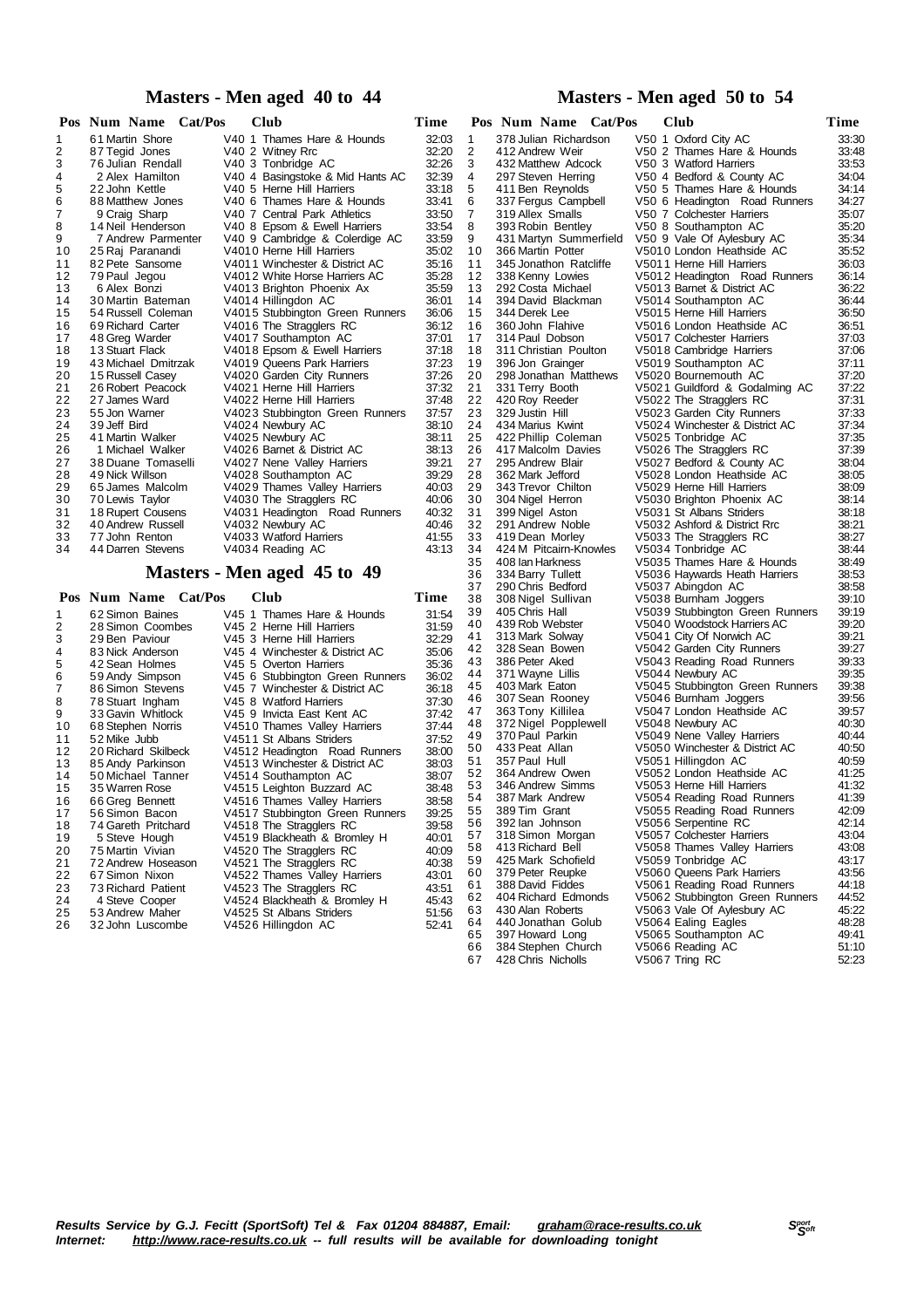# **Masters - Men aged 55 to 59**

|          | Cat/Pos<br>Pos Num Name               | <b>Club</b>                                | Time           |
|----------|---------------------------------------|--------------------------------------------|----------------|
| 1        | 429 Andrew Howey                      | V55 1 Tunbridge Wells Harriers             | 34:26          |
| 2        | 335 Paul Cousins                      | V55 2 Haywards Heath Harriers              | 35:08          |
| 3        | 294 Richard McCormick                 | V55 3 Barnet & District AC                 | 35:10          |
| 4        | 354 Alex Davidson                     | V55 4 Highgate Harriers                    | 35:12          |
| 5        | 332 Mark Tennyson                     | V55 5 Guildford & Godalming AC             | 36:00          |
| 6        | 367 Abrha Asmelash                    | V55 6 London Heathside AC                  | 36:21          |
| 7        | 350 Keith Newton                      | V55 7 Herne Hill Harriers                  | 36:27          |
| 8        | 323 Paul Spowage                      | V55 8 Colchester Harriers                  | 36:29          |
| 9        | 310 Daniel Aguilar-Agon               | V55 9 Cambridge & Coleridge AC             | 36:31          |
| 10       | 322 Colin Ridley                      | V5510 Colchester Harriers                  | 38:24          |
| 11       | 327 Stephen Howard                    | V5511 Ely Runners                          | 38:29          |
| 12       | 407 Ray Gunner                        | V5512 Stubbington Green Runners            | 38:37          |
| 13       | 368 Gavin Evans                       | V5513 London Heathside AC                  | 38:51          |
| 14       | 341 Andy Phelps                       | V5514 Headington Road Runners              | 38:55          |
| 15       | 437 Franklyn Young                    | V5515 Winchester & District AC             | 38:56          |
| 16       | 293 Andrew Kelleher                   | V5516 Barnet & District AC                 | 39:00          |
| 17       | 398 Paul Johnson                      | V5517 Southampton AC                       | 39:01          |
| 18       | 380 Andrew Jackson                    | V5518 Queens Park Harriers                 | 39:05          |
| 19       | 330 Malcolm Down                      | V5519 Garden City Runners                  | 39:26          |
| 20       | 325 Mark Parry                        | V5520 Crawley AC                           | 39:28          |
| 21       | 406 Stewart Pepper                    | V5521 Stubbington Green Runners            | 39:30          |
| 22       | 340 Mark Jones                        | V5522 Headington Road Runners              | 40:08          |
| 23       | 436 Steve Oliver                      | V5523 Winchester & District AC             | 40:16          |
| 24       | 400 Colin Braybrook                   | V5524 St Albans Striders                   | 40:20          |
| 25       | 309 Derek Humphrey                    | V5525 Burnham Joggers                      | 41:03          |
| 26       | 374 Andrew Tuttle                     | V5526 Newbury AC                           | 41:03          |
| 27       | 306 Phil Grabsky                      | V5527 Brighton Phoenix AC                  | 41:11          |
| 28       | 359 Simon Neville                     | V5528 Keswick AC                           | 41:18          |
| 29       | 382 Maurice Quirke                    | V5529 Queens Park Harriers                 | 41:21          |
| 30       | 421 Mark Pattinson                    | V5530 The Stragglers RC                    | 41:28          |
| 31       | 312 Clem Dixon                        | V5531 Cambridge Harriers                   | 41:35          |
| 32<br>33 | 336 Tim Hicks<br>333 Patrick Butler   | V5532 Haywards Heath Harriers              | 42:02<br>42:13 |
|          |                                       | V5533 Hardley Runners                      |                |
| 34<br>35 | 390 Colin Cottell                     | V5534 Reading Road Runners                 | 42:14<br>42:30 |
| 36       | 383 Marcus Atkins<br>427 Andrew Gates | V5535 Ranelagh Harriers<br>V5536 Totton RC | 42:33          |
| 37       | 415 Richard Hooley                    | V5537 Thames Valley Harriers               | 42:39          |
| 38       | 326 Dave Tibbals                      | V5538 Crawley AC                           | 42:42          |
| 39       | 373 Dwayne Stewart-Power V55 39       |                                            | Newbury AC     |
|          | 43:10                                 |                                            |                |
| 40       | 385 Gerard O'Driscoll                 | V5540 Reading AC                           | 45:34          |
| 41       | 401 Michael Jack                      | V5541 St Albans Striders                   | 48:45          |
|          |                                       |                                            |                |

### 42 351 Ian Strong V5542 Herne Hill Harriers 57:18

# **Masters - Men aged 60 to 64**

|                | Pos Num Name Cat/Pos   | Club                            | Time  |
|----------------|------------------------|---------------------------------|-------|
| 1              | 506 Michael Bridgeland | V60 1 Chelmsford AC             | 37:15 |
| 2              | 541 Mike White         | V60 2 Stubbington Green Runners | 38:12 |
| 3              | 531 Stephen Rolfe      | V60 3 Norfolk Gazelles          | 38:26 |
| 4              | 513 Steve Smythe       | V60 4 Dulwich Runners AC        | 38:54 |
| 5              | 527 Irwin Fairclough   | V60 5 Newbury AC                | 39:53 |
| 6              | 505 David Kitcher      | V60 6 Cambridge Harriers        | 39:59 |
| $\overline{7}$ | 501 Charlie Ritchie    | V60 7 Cambridge & Coleridge AC  | 41:47 |
| 8              | 488 Peter Ellis        | V60 8 Barnet & District AC      | 42:01 |
| 9              | 549 Richard Pitt       | V60 9 Thames Hare & Hounds      | 42:05 |
| 10             | 548 Andrew Lenon       | V6010 Thames Hare & Hounds      | 42:50 |
| 11             | 545 Noel O'Dowd        | V6011 Southampton AC            | 42:51 |
| 12             | 508 David Cook         | V6012 Crawley AC                | 42:57 |
| 13             | 537 Alan Freer         | V6013 Reading Road Runners      | 43:00 |
| 14             | 551 David Brewin       | V6014 The Stragglers            | 44:17 |
| 15             | 552 Phil Davies        | V6015 The Stragglers            | 44:54 |
| 16             | 523 Martin Searle      | V6016 Hillingon AC              | 45:07 |
| 17             | 540 Nick Crane         | V6017 Stubbington Green Runners | 45:33 |
| 18             | 499 Gordon Aspin       | V6018 Cambridge & Coleridge AC  | 46:56 |
| 19             | 489 Julian Stgeorge    | V6019 Barnet & District AC      | 47:01 |
| 20             | 500 Gerald Meah        | V6020 Cambridge & Coleridge AC  | 47:12 |
| 21             | 544 Sidney Delara      | V6021 Southampton AC            | 50:02 |
| 22             | 521 Richard Foskett    | V6022 Herts Phoenix AC          | 50:54 |

# **Masters - Men aged 65 to 69**

|                |                 | Pos Num Name          | Cat/Pos |  | Club                            | Time    |
|----------------|-----------------|-----------------------|---------|--|---------------------------------|---------|
| 1              | 558 Dave Cox    |                       |         |  | V65 1 Woodford Green W Essex L  | 38:16   |
| 2              |                 | 498 Paul Whelpton     |         |  | V65 2 Brighton Phoenix AC       | 38:32   |
| 3              |                 | 533 Stewart Thorp     |         |  | V65 3 Oxford City AC            | 39:42   |
| 4              |                 | 490 Des Michael       |         |  | V65 4 Barnet & District AC      | 41:06   |
| 5              |                 | 525 Andrew Catton     |         |  | V65 5 Ilford Acc                | 41:29   |
| 6              |                 | 492 David Wilcock     |         |  | V65 6 Barnet & District AC      | 41:37   |
| $\overline{7}$ |                 | 546 Ian Richardson    |         |  | V65 7 Southampton AC            | 42:48   |
| 8              |                 | 529 Mike Sheridan     |         |  | V65 8 Newbury AC                | 43:06   |
| 9              |                 | 547 Steve Connolly    |         |  | V65 9 Swindon Harriers          | 43:12   |
| 10             | 526 Carl Heap   |                       |         |  | V6510 London Heathside AC       | 43:22   |
| 11             |                 | 528 Geoff Anderson    |         |  | V6511 Newbury AC                | 43:38   |
| 12             |                 | 514 Stephen Plestead  |         |  | V6512 Ealing                    | 43:42   |
| 13             |                 | 550 Mike Farmery      |         |  | V6513 Thames Hare & Hounds      | 43:50   |
| 14             |                 | 554 Alan Newman       |         |  | V6514 Tonbridge AC              | 44:00   |
| 15             | 542 Mike Bell   |                       |         |  | V6515 Stubbington Green Runners | 44:04   |
| 16             | 511 Walter Hill |                       |         |  | V6516 Crawley AC                | 44:13   |
| 17             |                 | 524 John Bignell      |         |  | V6517 Hillingon AC              | 44:26   |
| 18             |                 | 497 Malcolm Kemp      |         |  | V6518 Brighton Phoenix AC       | 44:29   |
| 19             |                 | 534 Roy Treadwell     |         |  | V6519 Oxford City AC            | 44:33   |
| 20             |                 | 496 Andrew Haig       |         |  | V6520 Brighton Phoenix AC       | 45:04   |
| 21             |                 | 509 David Beattie     |         |  | V6521 Crawley AC                | 45:39   |
| 22             |                 | 522 Richard Bloom     |         |  | V6522 Herts Phoenix AC          | 46:05   |
| 23             |                 | 555 David Pilbeam     |         |  | V6523 Totton RC                 | 47:21   |
| 24             |                 | 510 Jeremy Carmichael |         |  | V6524 Crawley AC                | 47:39   |
| 25             |                 | 535 Robert Wood       |         |  | V6525 Oxford City AC            | 47:43   |
| 26             |                 | 553 Dave Griffiths    |         |  | V6526 The Stragglers            | 48:37   |
| 27             |                 | 504 Glynn Smith       |         |  | V6527 Cambridge & Coleridge AC  | 49:11   |
| 28             |                 | 516 Kevin Byrne       |         |  | V6528 Headington Road Runners   | 49:53   |
| 29             |                 | 538 Andrew Atkinson   |         |  | V6529 Reading Road Runners      | 50:39   |
| 30             | 491 John Owen   |                       |         |  | V6530 Barnet & District AC      | 55:25   |
| 31             |                 | 517 Graham Norris     |         |  | V6531 Headington Road Runners   | 57:44   |
| 32             |                 | 520 John Garber       |         |  | V6532 Herne Hill Harriers       | 1:00:07 |
| 33             |                 | 536 William O'Connor  |         |  | V6533 Queens Park Harriers      | 1:03:04 |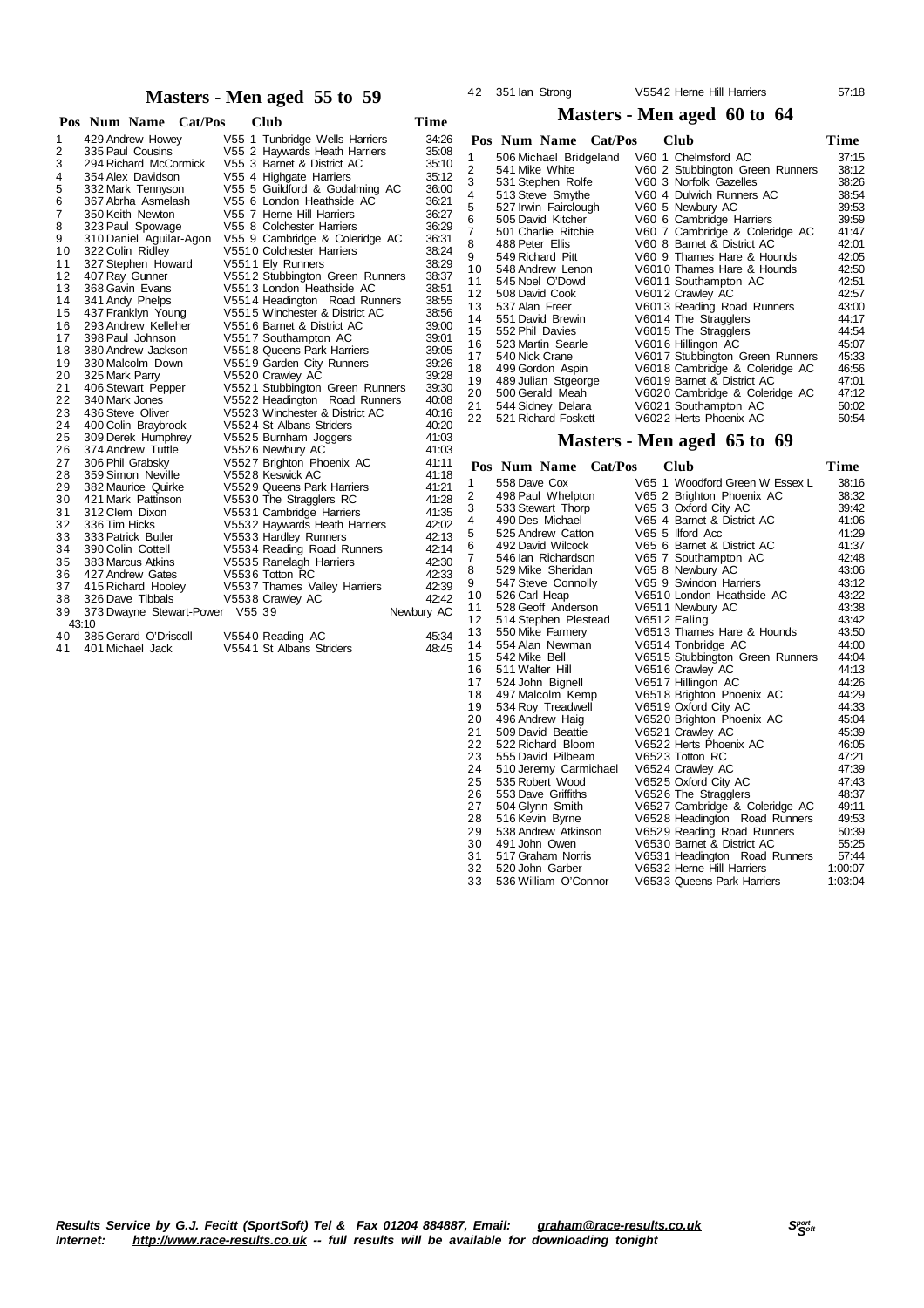# **Masters - Men aged 40 to 49**

|    | Pos Num Name Cat/Pos | <b>Club</b>                      | Time  | 29 | 26 Robert Peacock   | V4021 Herne Hill Harriers       | 37:32 |
|----|----------------------|----------------------------------|-------|----|---------------------|---------------------------------|-------|
|    | 62 Simon Baines      | V45 1 Thames Hare & Hounds       | 31:54 | 30 | 33 Gavin Whitlock   | V45 9 Invicta East Kent AC      | 37:42 |
| 2  | 28 Simon Coombes     | V45 2 Herne Hill Harriers        | 31:59 | 31 | 68 Stephen Norris   | V4510 Thames Valley Harriers    | 37:44 |
| 3  | 61 Martin Shore      | V40 1 Thames Hare & Hounds       | 32:03 | 32 | 27 James Ward       | V4022 Herne Hill Harriers       | 37:48 |
|    |                      |                                  | 32:20 | 33 | 52 Mike Jubb        | V4511 St Albans Striders        | 37:52 |
| 4  | 87 Tegid Jones       | V40 2 Witney Rrc                 |       | 34 | 55 Jon Warner       | V4023 Stubbington Green Runners | 37:57 |
| 5  | 76 Julian Rendall    | V40 3 Tonbridge AC               | 32:26 | 35 | 20 Richard Skilbeck | V4512 Headington Road Runners   | 38:00 |
| 6  | 29 Ben Paviour       | V45 3 Herne Hill Harriers        | 32:29 | 36 | 85 Andy Parkinson   | V4513 Winchester & District AC  | 38:03 |
|    | 2 Alex Hamilton      | V40 4 Basingstoke & Mid Hants AC | 32:39 | 37 | 50 Michael Tanner   | V4514 Southampton AC            | 38:07 |
| 8  | 22 John Kettle       | V40 5 Herne Hill Harriers        | 33:18 | 38 | 39 Jeff Bird        | V4024 Newbury AC                | 38:10 |
| 9  | 88 Matthew Jones     | V40 6 Thames Hare & Hounds       | 33:41 | 39 | 41 Martin Walker    | V4025 Newbury AC                | 38:11 |
| 10 | 9 Craig Sharp        | V40 7 Central Park Athletics     | 33:50 | 40 | 1 Michael Walker    | V4026 Barnet & District AC      | 38:13 |
| 11 | 14 Neil Henderson    | V40 8 Epsom & Ewell Harriers     | 33:54 | 41 | 35 Warren Rose      | V4515 Leighton Buzzard AC       | 38:48 |
| 12 | 7 Andrew Parmenter   | V40 9 Cambridge & Colerdige AC   | 33:59 | 42 | 66 Greg Bennett     | V4516 Thames Valley Harriers    | 38:58 |
| 13 | 25 Raj Paranandi     | V4010 Herne Hill Harriers        | 35:02 | 43 | 38 Duane Tomaselli  | V4027 Nene Valley Harriers      | 39:21 |
| 14 | 83 Nick Anderson     | V45 4 Winchester & District AC   | 35:06 | 44 | 56 Simon Bacon      | V4517 Stubbington Green Runners | 39:25 |
| 15 | 82 Pete Sansome      | V4011 Winchester & District AC   | 35:16 | 45 | 49 Nick Willson     | V4028 Southampton AC            | 39:29 |
| 16 | 79 Paul Jegou        | V4012 White Horse Harriers AC    | 35:28 | 46 | 74 Gareth Pritchard | V4518 The Stragglers RC         | 39:58 |
| 17 | 42 Sean Holmes       | V45 5 Overton Harriers           | 35:36 | 47 | 5 Steve Hough       | V4519 Blackheath & Bromley H    | 40:01 |
| 18 | 6 Alex Bonzi         | V4013 Brighton Phoenix Ax        | 35:59 | 48 | 65 James Malcolm    | V4029 Thames Valley Harriers    | 40:03 |
| 19 | 30 Martin Bateman    | V4014 Hillingdon AC              | 36:01 | 49 | 70 Lewis Taylor     | V4030 The Stragglers RC         | 40:06 |
| 20 | 59 Andy Simpson      | V45 6 Stubbington Green Runners  | 36:02 | 50 | 75 Martin Vivian    | V4520 The Stragglers RC         | 40:09 |
| 21 | 54 Russell Coleman   | V4015 Stubbington Green Runners  | 36:06 | 51 | 18 Rupert Cousens   | V4031 Headington Road Runners   | 40:32 |
| 22 | 69 Richard Carter    | V4016 The Stragglers RC          | 36:12 | 52 | 72 Andrew Hoseason  | V4521 The Stragglers RC         | 40:38 |
| 23 | 86 Simon Stevens     | V45 7 Winchester & District AC   | 36:18 | 53 | 40 Andrew Russell   | V4032 Newbury AC                | 40:46 |
| 24 | 48 Greg Warder       | V4017 Southampton AC             | 37:01 | 54 | 77 John Renton      | V4033 Watford Harriers          | 41:55 |
| 25 | 13 Stuart Flack      | V4018 Epsom & Ewell Harriers     | 37:18 | 55 | 67 Simon Nixon      | V4522 Thames Valley Harriers    | 43:01 |
| 26 | 43 Michael Dmitrzak  | V4019 Queens Park Harriers       | 37:23 | 56 | 44 Darren Stevens   | V4034 Reading AC                | 43:13 |
| 27 | 15 Russell Casey     | V4020 Garden City Runners        | 37:26 | 57 | 73 Richard Patient  | V4523 The Stragglers RC         | 43:51 |
|    |                      |                                  |       | 58 | 4 Steve Cooper      | V4524 Blackheath & Bromley H    | 45:43 |
|    |                      |                                  |       | 59 | 53 Andrew Maher     | V4525 St Albans Striders        | 51:56 |
|    |                      |                                  |       | 60 | 32 John Luscombe    | V4526 Hillingdon AC             | 52:41 |

## **Masters - Men aged 40 to 49 — TEAM RESULTS**

- 1 Thames Hare & Hounds 13 1 Simon Baines 3 Martin Shore 9 Matthew Jones
- 
- 
- 
- 
- 
- 
- 2 Herne Hill Harriers 16 2 SimonCoombes 6 Ben Paviour 8 John Kettle Winchester & District AC 52 14 Nick Anderson 15 PeteSansome 23 Simon Stevens 5 Southampton AC 106 — 24 Greg Warder 37 Michael Tanner 45 NickWillson 6 The Stragglers RC 117 — 22 Richard Carter 46 Gareth Pritchard 49 Lewis Taylor
	-

1 Thames Hare & Hounds<br>
2 Herne Hill Harriers  $16 - 2$  Simon Coombes  $6$  Ben Paviour  $8$  John Kettle<br>
3 Winchester & District AC  $52 - 14$  Nick Anderson  $15$  Pete Sansome  $23$  Simon Steve<br>
4 Stubbington Green Runners  $75 - 2$ 

7 Thames Valley Harriers 121 — 31 Stephen Norris 42 Greg Bennett 48 James Malcolm 8 Newbury AC 130 — 38 Jeff Bird 139 Martin Walker 153 Andrew Russell

78 Stuart Ingham V45 8 Watford Harriers 37:30

Results Service by G.J. Fecitt (SportSoft) Tel & Fax 01204 884887, Email: [graham@race-results.co.uk](mailto:graham@race-results.co.uk)<br>Internet: http://www.race-results.co.uk -- full results will be available for downloading tonight *Internet: <http://www.race-results.co.uk> -- full results will be available for downloading tonight*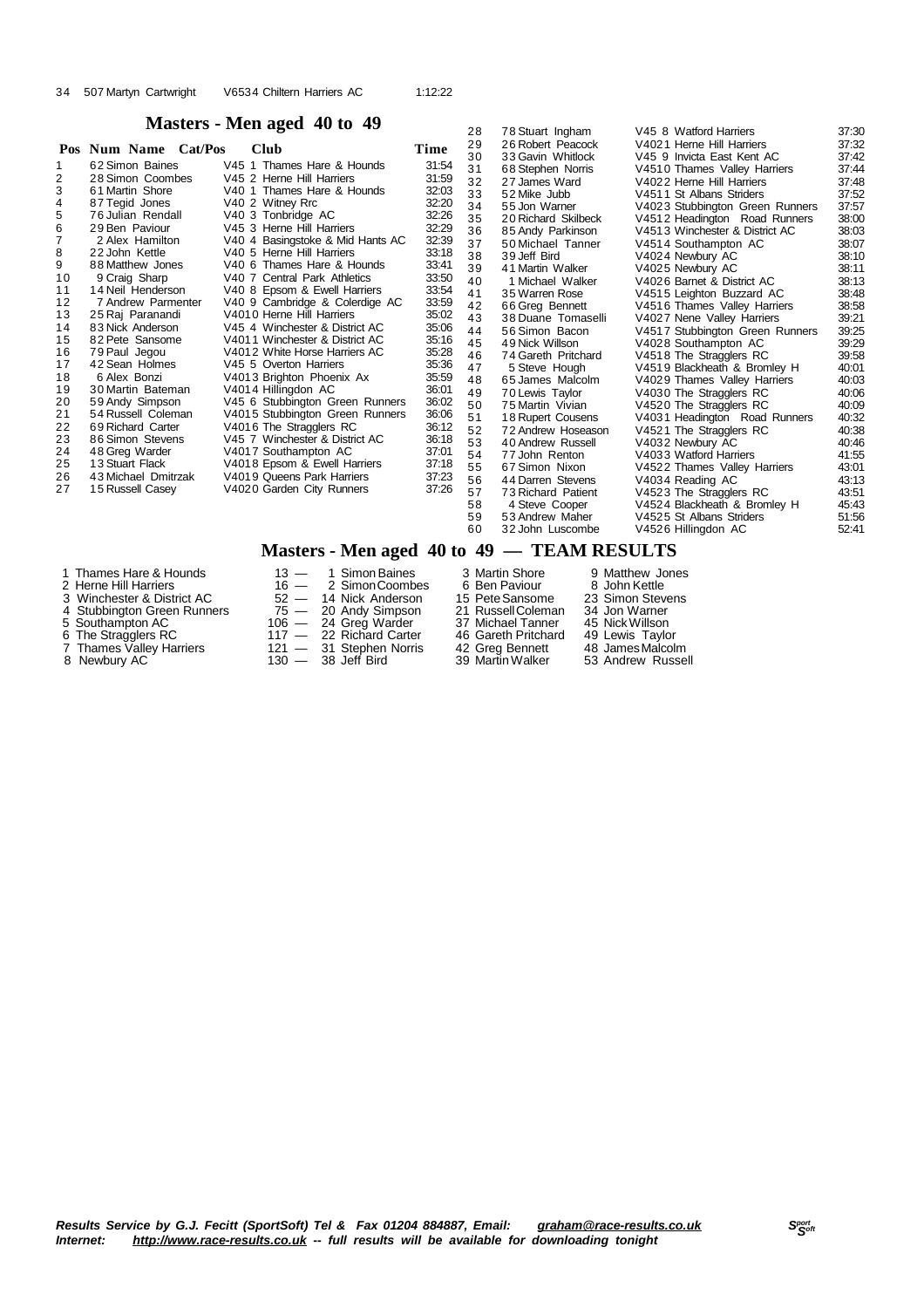## **Masters - Men (Vets) aged 50 to 59**

|          | Pos Num Name Cat/Pos                   | Club                                                        | Time           |          |                                      |                                                          |                |
|----------|----------------------------------------|-------------------------------------------------------------|----------------|----------|--------------------------------------|----------------------------------------------------------|----------------|
| 1        | 378 Julian Richardson                  | V50 1 Oxford City AC                                        | 33:30          | 56       | 308 Nigel Sullivan                   | V5038 Burnham Joggers                                    | 39:10          |
| 2        | 412 Andrew Weir                        | V50 2 Thames Hare & Hounds                                  | 33:48          | 57       | 405 Chris Hall                       | V5039 Stubbington Green Runners                          | 39:19          |
| 3        | 432 Matthew Adcock                     | V50 3 Watford Harriers                                      | 33:53          | 58       | 439 Rob Webster                      | V5040 Woodstock Harriers AC                              | 39:20          |
| 4        | 297 Steven Herring                     | V50 4 Bedford & County AC                                   | 34:04          | 59       | 313 Mark Solway                      | V5041 City Of Norwich AC                                 | 39:21          |
| 5        | 411 Ben Reynolds                       | V50 5 Thames Hare & Hounds                                  | 34:14          | 60       | 330 Malcolm Down                     | V5519 Garden City Runners                                | 39:26          |
| 6        | 429 Andrew Howey                       | V55 1 Tunbridge Wells Harriers                              | 34:26          | 61       | 328 Sean Bowen                       | V5042 Garden City Runners                                | 39:27          |
| 7        | 337 Fergus Campbell                    | V50 6 Headington Road Runners                               | 34:27          | 62       | 325 Mark Parry                       | V5520 Crawley AC                                         | 39:28          |
| 8        | 319 Allex Smalls                       | V50 7 Colchester Harriers                                   | 35:07          | 63       | 406 Stewart Pepper                   | V5521 Stubbington Green Runners                          | 39:30          |
| 9        | 335 Paul Cousins                       | V55 2 Haywards Heath Harriers                               | 35:08          | 64       | 386 Peter Aked                       | V5043 Reading Road Runners                               | 39:33<br>39:35 |
| 10       | 294 Richard McCormick                  | V55 3 Barnet & District AC                                  | 35:10          | 65<br>66 | 371 Wayne Lillis                     | V5044 Newbury AC                                         | 39:38          |
| 11       | 354 Alex Davidson                      | V55 4 Highgate Harriers                                     | 35:12          | 67       | 403 Mark Eaton<br>307 Sean Rooney    | V5045 Stubbington Green Runners<br>V5046 Burnham Joggers | 39:56          |
| 12       | 393 Robin Bentley                      | V50 8 Southampton AC                                        | 35:20<br>35:34 | 68       | 363 Tony Killilea                    | V5047 London Heathside AC                                | 39:57          |
| 13<br>14 | 431 Martyn Summerfield                 | V50 9 Vale Of Aylesbury AC                                  | 35:52          | 69       | 340 Mark Jones                       | V5522 Headington Road Runners                            | 40:08          |
| 15       | 366 Martin Potter<br>332 Mark Tennyson | V5010 London Heathside AC<br>V55 5 Guildford & Godalming AC | 36:00          | 70       | 436 Steve Oliver                     | V5523 Winchester & District AC                           | 40:16          |
| 16       | 345 Jonathon Ratcliffe                 | V5011 Herne Hill Harriers                                   | 36:03          | 71       | 400 Colin Braybrook                  | V5524 St Albans Striders                                 | 40:20          |
| 17       | 338 Kenny Lowies                       | V5012 Headington Road Runners                               | 36:14          | 72       | 372 Nigel Popplewell                 | V5048 Newbury AC                                         | 40:30          |
| 18       | 367 Abrha Asmelash                     | V55 6 London Heathside AC                                   | 36:21          | 73       | 370 Paul Parkin                      | V5049 Nene Valley Harriers                               | 40:44          |
| 19       | 292 Costa Michael                      | V5013 Barnet & District AC                                  | 36:22          | 74       | 433 Peat Allan                       | V5050 Winchester & District AC                           | 40:50          |
| 20       | 350 Keith Newton                       | V55 7 Herne Hill Harriers                                   | 36:27          | 75       | 357 Paul Hull                        | V5051 Hillingdon AC                                      | 40:59          |
| 21       | 323 Paul Spowage                       | V55 8 Colchester Harriers                                   | 36:29          | 76       | 309 Derek Humphrey                   | V5525 Burnham Joggers                                    | 41:03          |
| 22       | 310 Daniel Aguilar-Agon                | V55 9 Cambridge & Coleridge AC                              | 36:31          | 77       | 374 Andrew Tuttle                    | V5526 Newbury AC                                         | 41:03          |
| 23       | 394 David Blackman                     | V5014 Southampton AC                                        | 36:44          | 78       | 306 Phil Grabsky                     | V5527 Brighton Phoenix AC                                | 41:11          |
| 24       | 344 Derek Lee                          | V5015 Herne Hill Harriers                                   | 36:50          | 79       | 359 Simon Neville                    | V5528 Keswick AC                                         | 41:18          |
| 25       | 360 John Flahive                       | V5016 London Heathside AC                                   | 36:51          | 80       | 382 Maurice Quirke                   | V5529 Queens Park Harriers                               | 41:21          |
| 26       | 314 Paul Dobson                        | V5017 Colchester Harriers                                   | 37:03          | 81       | 364 Andrew Owen                      | V5052 London Heathside AC                                | 41:25          |
| 27       | 311 Christian Poulton                  | V5018 Cambridge Harriers                                    | 37:06          | 82       | 421 Mark Pattinson                   | V5530 The Stragglers RC                                  | 41:28          |
| 28       | 396 Jon Grainger                       | V5019 Southampton AC                                        | 37:11          | 83       | 346 Andrew Simms                     | V5053 Herne Hill Harriers                                | 41:32          |
| 29       | 298 Jonathan Matthews                  | V5020 Bournemouth AC                                        | 37:20          | 84       | 312 Clem Dixon                       | V5531 Cambridge Harriers                                 | 41:35          |
| 30       | 331 Terry Booth                        | V5021 Guildford & Godalming AC                              | 37:22          | 85       | 387 Mark Andrew                      | V5054 Reading Road Runners                               | 41:39          |
| 31       | 420 Roy Reeder                         | V5022 The Stragglers RC                                     | 37:31          | 86       | 336 Tim Hicks                        | V5532 Haywards Heath Harriers                            | 42:02          |
| 32       | 329 Justin Hill                        | V5023 Garden City Runners                                   | 37:33          | 87       | 389 Tim Grant                        | V5055 Reading Road Runners                               | 42:09          |
| 33       | 434 Marius Kwint                       | V5024 Winchester & District AC                              | 37:34          | 88       | 333 Patrick Butler                   | V5533 Hardley Runners                                    | 42:13<br>42:14 |
| 34       | 422 Phillip Coleman                    | V5025 Tonbridge AC                                          | 37:35          | 89<br>90 | 390 Colin Cottell                    | V5534 Reading Road Runners                               | 42:14          |
| 35       | 417 Malcolm Davies                     | V5026 The Stragglers RC                                     | 37:39          | 91       | 392 lan Johnson<br>383 Marcus Atkins | V5056 Serpentine RC<br>V5535 Ranelagh Harriers           | 42:30          |
| 36<br>37 | 295 Andrew Blair                       | V5027 Bedford & County AC<br>V5028 London Heathside AC      | 38:04<br>38:05 | 92       | 427 Andrew Gates                     | V5536 Totton RC                                          | 42:33          |
| 38       | 362 Mark Jefford<br>343 Trevor Chilton | V5029 Herne Hill Harriers                                   | 38:09          | 93       | 415 Richard Hooley                   | V5537 Thames Valley Harriers                             | 42:39          |
| 39       | 304 Nigel Herron                       | V5030 Brighton Phoenix AC                                   | 38:14          | 94       | 326 Dave Tibbals                     | V5538 Crawley AC                                         | 42:42          |
| 40       | 399 Nigel Aston                        | V5031 St Albans Striders                                    | 38:18          | 95       | 318 Simon Morgan                     | V5057 Colchester Harriers                                | 43:04          |
| 41       | 291 Andrew Noble                       | V5032 Ashford & District Rrc                                | 38:21          | 96       | 413 Richard Bell                     | V5058 Thames Valley Harriers                             | 43:08          |
| 42       | 322 Colin Ridley                       | V5510 Colchester Harriers                                   | 38:24          | 97       | 373 Dwayne Stewart-Power V55 39      |                                                          | Newbury AC     |
| 43       | 419 Dean Morley                        | V5033 The Stragglers RC                                     | 38:27          |          | 43:10                                |                                                          |                |
| 44       | 327 Stephen Howard                     | V5511 Ely Runners                                           | 38:29          | 98       | 425 Mark Schofield                   | V5059 Tonbridge AC                                       | 43:17          |
| 45       | 407 Ray Gunner                         | V5512 Stubbington Green Runners                             | 38:37          | 99       | 379 Peter Reupke                     | V5060 Queens Park Harriers                               | 43:56          |
| 46       | 424 M Pitcairn-Knowles                 | V5034 Tonbridge AC                                          | 38:44          |          | 100 388 David Fiddes                 | V5061 Reading Road Runners                               | 44:18          |
| 47       | 408 Ian Harkness                       | V5035 Thames Hare & Hounds                                  | 38:49          |          | 101 404 Richard Edmonds              | V5062 Stubbington Green Runners                          | 44:52          |
| 48       | 368 Gavin Evans                        | V5513 London Heathside AC                                   | 38:51          |          | 102 430 Alan Roberts                 | V5063 Vale Of Aylesbury AC                               | 45:22          |
| 49       | 334 Barry Tullett                      | V5036 Haywards Heath Harriers                               | 38:53          |          | 103 385 Gerard O'Driscoll            | V5540 Reading AC                                         | 45:34          |
| 50       | 341 Andy Phelps                        | V5514 Headington Road Runners                               | 38:55          |          | 104 440 Jonathan Golub               | V5064 Ealing Eagles                                      | 48:28          |
| 51       | 437 Franklyn Young                     | V5515 Winchester & District AC                              | 38:56          |          | 105 401 Michael Jack                 | V5541 St Albans Striders                                 | 48:45          |
| 52       | 290 Chris Bedford                      | V5037 Abingdon AC                                           | 38:58          |          | 106 397 Howard Long                  | V5065 Southampton AC                                     | 49:41          |
| 53       | 293 Andrew Kelleher                    | V5516 Barnet & District AC                                  | 39:00          | 107      | 384 Stephen Church                   | V5066 Reading AC                                         | 51:10          |
| 54       | 398 Paul Johnson                       | V5517 Southampton AC                                        | 39:01          |          | 108 428 Chris Nicholls               | V5067 Tring RC                                           | 52:23<br>57:18 |
| 55       | 380 Andrew Jackson                     | V5518 Queens Park Harriers                                  | 39:05          |          | 109 351 lan Strong                   | V5542 Herne Hill Harriers                                |                |
|          |                                        |                                                             |                |          |                                      |                                                          |                |

## **Masters - Men (Vets) aged 50 to 59 — TEAM RESULTS**

2 Colchester Harriers 55 - 8 Allex Smalls 21 Paul Spowage 26 Paul Dobson<br>3 London Heathside AC 57 - 14 Martin Potter 18 Abrha Asmelash 25 John Flahive<br>4 Herne Hill Harriers 60 - 16 Jonathon Ratcliffe 20 Keith Newton 24 Der 2 Coluctor Framerico Company 1933<br>
3 London Heathside AC 57 - 14 Martin Potter 18 Abrha Asmelash<br>
20 Keith Newton 16 John Flatcliffe 20 Keith Newton 4 Herne Hill Harriers 60 — 16 Jonathon Ratcliffe 20 Keith Newton 24 Derek Lee<br>
5 Southampton AC 63 — 12 Robin Bentley 23 David Blackman 28 Jon Grainger<br>
6 Headington Road Runners 74 — 7 Fergus Campbell 17 Kenny Lowies 50 A 5 Southampton AC 63 — 12 Robin Bentley 23 David Blackman<br>6 Headington Road Runners 74 — 7 Fergus Campbell 17 Kenny Lowies<br>7 Barnet & District AC 82 — 10 Richard McCormick 19 Costa Michael 6 Headington Road Runners 74 — 7 FergusCampbell 17 Kenny Lowies 50 Andy Phelps 7 Barnet & District AC 82 — 10 RichardMcCormick 19 Costa Michael 53 Andrew Kelleher The Stragglers RC 109 — 31 Roy Reeder 35 Malcolm Davies 43 Dean Morley 9 Haywards Heath Harriers 144 — 9 Paul Cousins 149 Barry Tullett 186 Tim Hicks<br>10 Garden City Runners 153 — 32 Justin Hill 160 Malcolm Down 161 Sean Bowen 11 Minchester & District AC 154 — 31 Day Steve Oliver City Runners<br>
11 Winchester & District AC 154 — 33 Marius Kwint 51 Franklyn Young 70 Steve Oliver<br>
12 Stubbington Green Runners 165 — 45 Ray Gunner 165 7 Chris Hall 63

- 
- 
- 
- 
- 
- 
- 
- 
- 
- 
- 18 Reading Road Runners

12 Stubbington Green Runners 165 — 45 Ray Gunner 57 ChrisHall 63 Stewart Pepper Tonbridge AC 178 — 34 PhillipColeman 46 M Pitcairn-Knowles 98 Mark Schofield Burnham Joggers 199 — 56 NigelSullivan 67 Sean Rooney 76 Derek Humphrey 15 Newbury AC 214 — 65 Wayne Lillis 72 NigelPopplewell 77 Andrew Tuttle St Albans Striders 216 — 40 Nigel Aston 71 Colin Braybrook 105 Michael Jack 15 Newbury 92<br>
15 Newbury AC 214 — 65 Wayne Lillis 72 Nigel Popplewell 77 Andrew Tuttle<br>
16 St Albans Striders 234 — 55 Andrew Jackson 80 Maurice Quirke 99 Peter Reupke<br>
18 Reading Road Runners 236 — 64 Peter Aked 85 Mark

1 Thames Hare & Hounds  $\begin{array}{ccc} 54 \leftarrow & 2 \text{ Andrew Weir} & 5 \text{ Ben Reynolds} & 47 \text{ Ian Harkness} \\ 2 \text{ Colchester Harris} & 55 \leftarrow & 8 \text{ Allex Smalls} & 21 \text{ Paul Soovaae} & 26 \text{ Paul Dobson} \end{array}$ 

- 
-